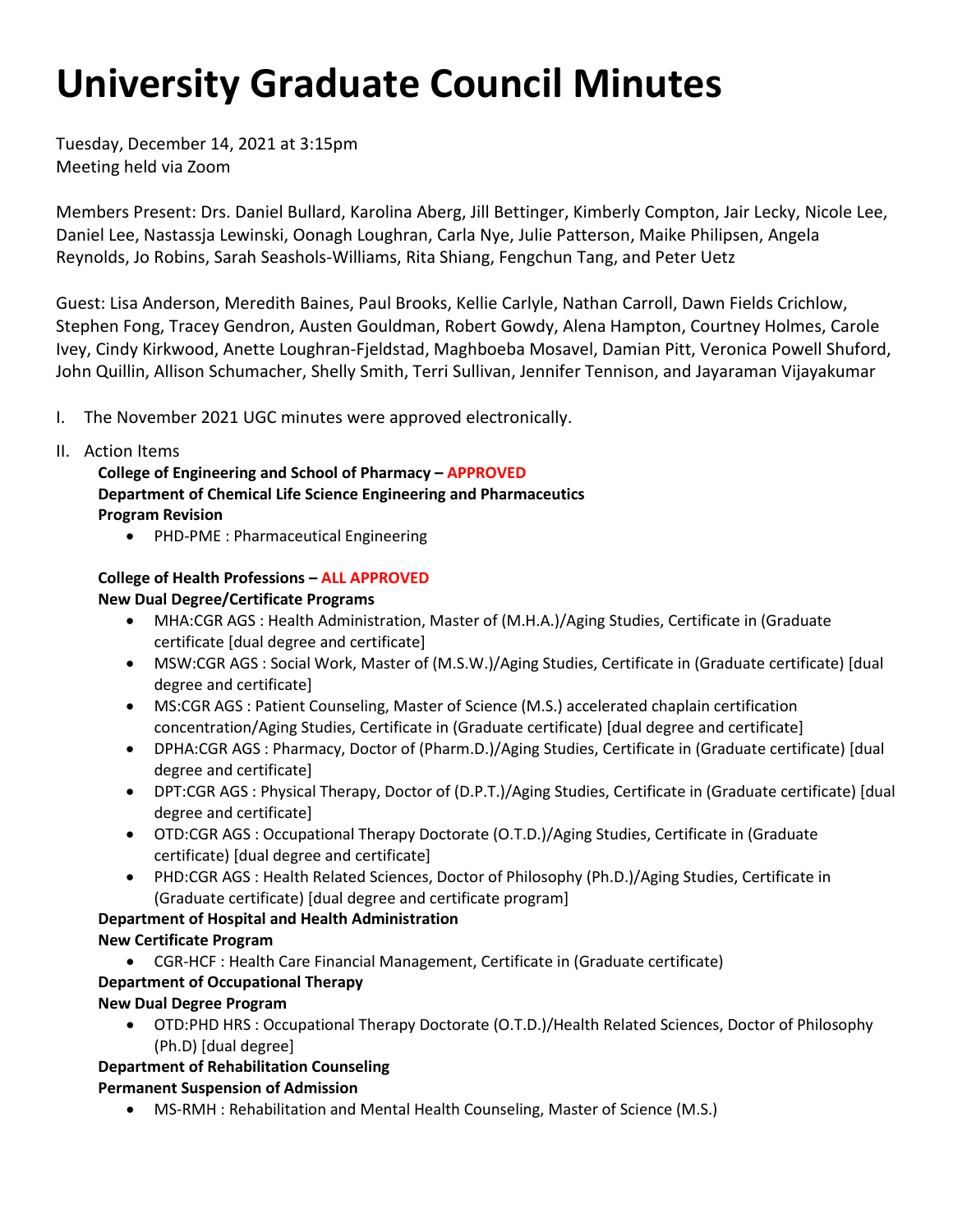## **College of Humanities and Sciences – ALL APPROVED**

## **Department of Biology**

## **New Accelerated Program**

• BS:MS BIO : Accelerated opportunities tab for biology to FRSC forensic biology concentration

## **Department of Forensic Science**

## **Program Revisions**

- MS-FOS-FCTR : Forensic Science, Master of Science (M.S.) with a concentration in forensic chemistry/trace
- MS-FOS-FPAN : Forensic Science, Master of Science (M.S.) with a concentration in forensic physical analysis
- MS-FOS-FY : Forensic Science, Master of Science (M.S.) with a concentration in forensic biology
- • MS-FOS-FCDT : Forensic Science, Master of Science (M.S.) with a concentration in forensic chemistry/drugs and toxicology

## **Accelerated Program**

• BS:MS FOS : Accelerated opportunities tab for forensic science

## **Department of Physics & Physical Science**

## **Accelerated Program**

- BS:MS PHY : Accelerated opportunities tab for physics
- **Program Revision** 
	- MS-PHZ : Physics and Applied Physics, Master of Science (M.S.)

## **Department of Psychology**

## **Program Revision**

• PHD-PSN : Counseling Psychology, Doctor of Philosophy (Ph.D.)

## **Department of Kinesiology and Health Sciences**

## **New Accelerated Program**

• BS:MS HPX : Accelerated opportunities tab for HPEX and gerontology

## **Department of Sociology**

## **New Accelerated Program**

• BS:MS SOC : Accelerated opportunities tab for sociology to gerontology

## **da Vinci Center – APPROVED da Vinci Center-Dean's Office Program Revision**

• MPI-PRI : Product Innovation, Master of (M.P.I.)

## **School of the Arts – ALL APPROVED**

## **Arts-Dean's Office**

## **Temporary Suspension of Admission into a Concentration**

- MFA-FNA-FB : Fine Arts, Master of Fine Arts (M.F.A.) with a concentration in fibers
- MFA-FNA-FD : Fine Arts, Master of Fine Arts (M.F.A.) with a concentration in furniture design

## **Department of Theatre**

## **Temporary Suspension of Admission into a Concentration**

- MFA-THE-CD : Theatre, Master of Fine Arts (M.F.A.) with a concentration in costume design
- MFA-THE-T1PE : Theatre, Master of Fine Arts (M.F.A.) with a concentration in pedagogy/performance

## **School of Business – ALL APPROVED**

## **Business-Dean's Office**

## **Program Revision**

• MACC-ACY-DQ : Accountancy, Master of (M.Acc.) with a concentration in data analytics **Department of Information Systems** 

## **Concentration Closure**

• MS-ISY-FTTM : Information Systems, Master of Science (M.S.) with a concentration in information technology management [Executive]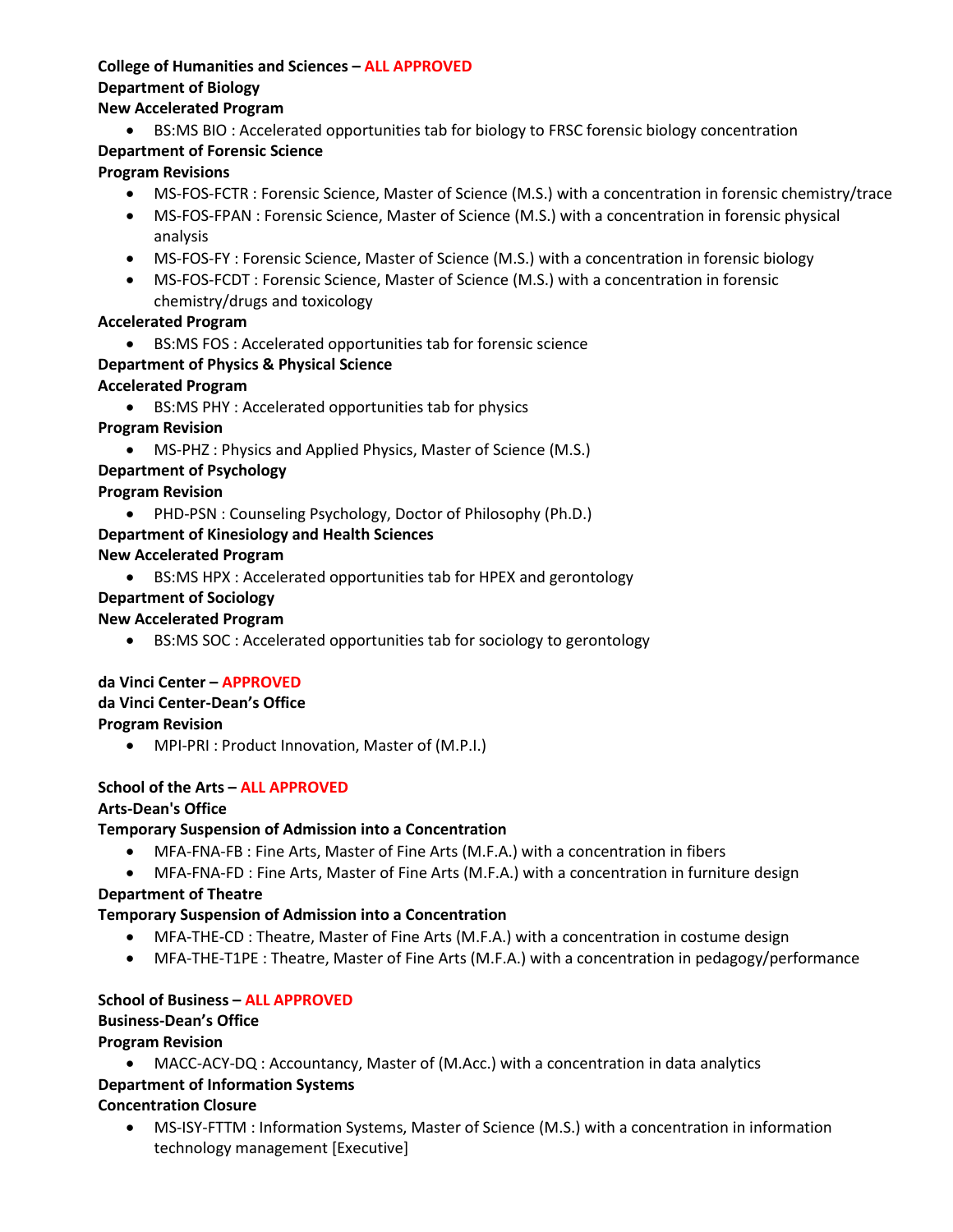## **School of Business…continued – ALL APPROVED**

### **Department of Information Systems**

## **New Certificate Programs**

- CGR-RSA : Information Risk, Security and Assurance, Certificate in (Graduate certificate)
- CGR-DSM : Data Science for Management, Certificate in (Graduate certificate)

## **Department of Management and Entrepreneurship**

## **New Dual Degree Programs**

- • MBA:MACC ACY : Business Administration, Master of (M.B.A.)/Accountancy, Master of (M.Acc.) with a concentration in data analytics [dual degree]
- • MBA:MS BUS : Business Administration, Master of (M.B.A.)/Business, Master of Science (M.S.) with a concentration in finance [dual degree]
- • MBA:MS BUS : Business Administration, Master of (M.B.A.)/Business, Master of Science (M.S.) with a concentration in marketing management [dual degree]
- • MBA:MS BUS : Business Administration, Master of (M.B.A.)/Business, Master of Science (M.S.) with a concentration in real estate [dual degree]
- MBA:MSCM SCM : Business Administration, Master of (M.B.A.)/Supply Chain Management, Master of (M.S.C.M.) [dual degree]
- MBA:MSL SPL : Business Administration, Master of (M.B.A.)/Sport Leadership, Master of (M.S.L.) [dual degree
- • MBA:MPI PRI : Business Administration, Master of (M.B.A.)/Product Innovation, Master of (M.P.I.) [dual degree]
- MBA:MS ISY : Business Administration, Master of (M.B.A.)/Information Systems, Master of Science (M.S.) [dual degree]
- MBA:MDA DCA : Business Administration, Master of (M.B.A.)/Decision Analytics, Master of (M.D.A.) [dual degree
- • MBA:MA ECOM : Business Administration, Master of (M.B.A.)/Economics, Master of Arts (M.A.) [dual degree]

## **Department of Supply Chain Management and Analytics New Certificate Programs**

- CGR-BUA : Business Analytics, Certificate in (Graduate certificate)
- CGR-DCA : Decision Analytics, Certificate in (Graduate certificate)
- CGR-SCM : Supply Chain Management, Certificate in (Graduate certificate)

## **School of Dentistry – APPROVED**

## **Dentistry-Dean's Office**

## **Program Revision**

• DDS-DENP : Dentistry, Doctor of Dental Surgery (D.D.S.)

## **School of Education – ALL APPROVED**

## **Department of Teaching & Learning**

## **Permanent Suspension of Admission**

• MED-REA : Reading, Master of Education (M.Ed.)

## **Concentration Closures**

- MED-REA-TADT : Reading, Master of Education (M.Ed.) with a concentration in reading with TESOL/adult
- MED-ADL-LA : Adult Learning, Master of Education (M.Ed.) with a concentration in adult literacy
- MT-TCH-EDCH : Teaching, Master of (M.T.) with a concentration in chemistry education
- MT-TCH-EDES : Teaching, Master of (M.T.) with a concentration in earth science education

## **Program Revisions**

- MED-REA-RDSP : Reading, Master of Education (M.Ed.) with a concentration in K-12 reading specialist
- MT-TCH-EDEE : Teaching, Master of (M.T.) with a concentration in early and elementary education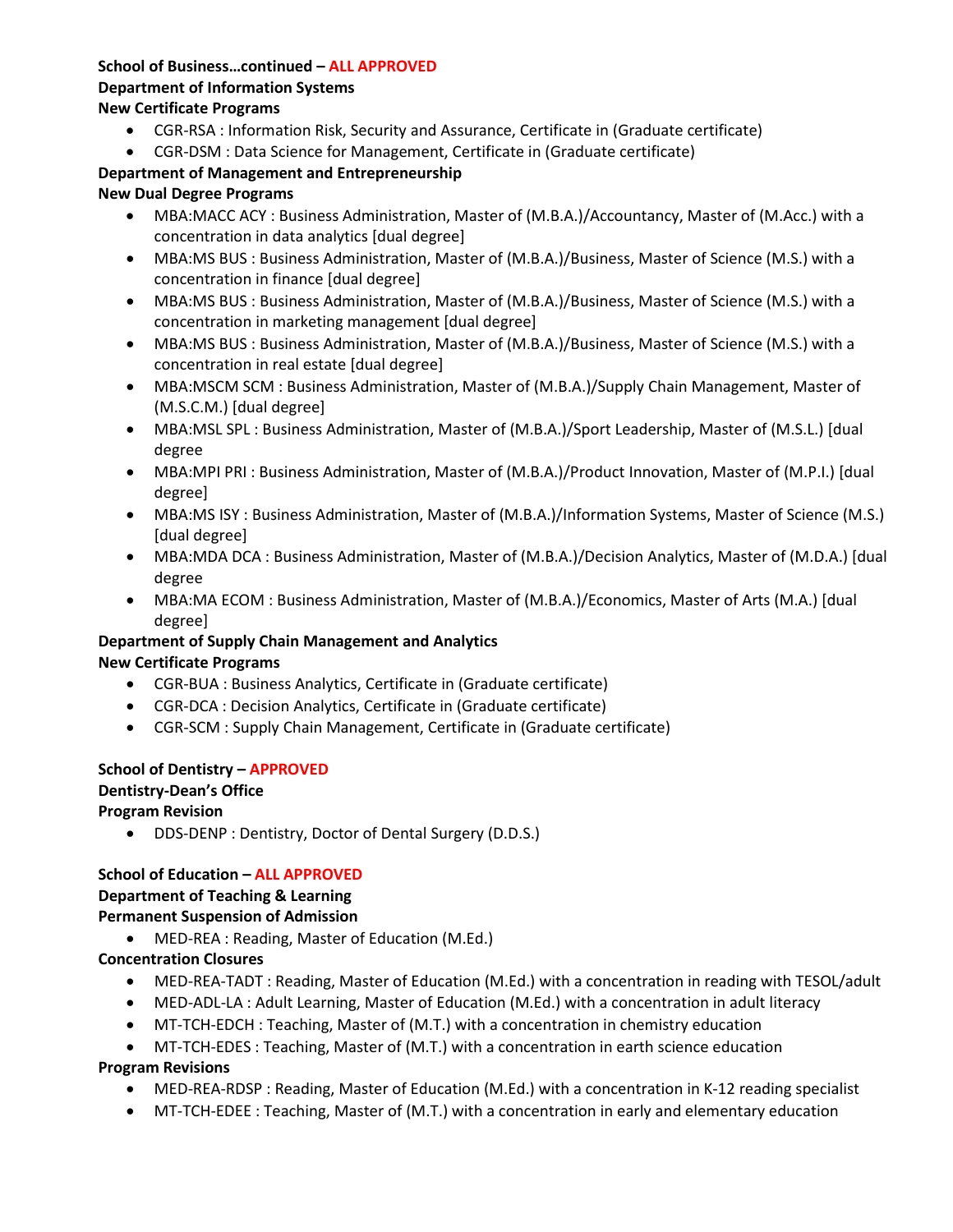## **School of Education…continued – ALL APPROVED**

### **Department of Teaching & Learning**

## **Program Revision and Concentration Name Change**

 • MED-REA-TSOL : Reading, Master of Education (M.Ed.) with a concentration in teaching English to speakers of other languages

## **School of Medicine – ALL APPROVED**

## **Department of Family Medicine and Population Health**

## **New Program Concentration**

• MPH-MPH-HQ : Public Health, Master of (M.P.H.) with a concentration in cancer health equity science

## **New Dual Degree Program**

 • PHD:MS GCO : Human Genetics, Doctor of Philosophy (Ph.D.)/Genetic Counseling, Master of Science (M.S.) [dual degree

## **School of Nursing – ALL APPROVED**

## **Nursing-Dean's Office**

## **Certificate Revision**

• CGR-HCI : Health Care Innovation, Certificate in (Graduate certificate)

## **New Dual Degree/Certificate Programs**

- DNP:CPP NRP : Nursing Practice, Doctor of (D.N.P.)/Adult-Gerontology Acute Care Nurse Practitioner, Certificate in (Post-professional certificate) [dual degree and certificate]
- DNP:CPP NRP : Nursing Practice, Doctor of (D.N.P.)/Family Nurse Practitioner, Certificate in (Postprofessional certificate) [dual degree and certificate]
- DNP:CPP NRP : Nursing Practice, Doctor of (D.N.P.)/Psychiatric Mental Health Nurse Practitioner, Certificate in (Post-professional certificate) [dual degree and certificate]

## **School of Pharmacy – APPROVED**

## **Department of Pharmacotherapy and Outcome Sciences**

## **New Dual Degree Program**

• DPHA:MBA BAD : Pharmacy, Doctor of (Pharm.D.)/Business Administration, Master of (M.B.A.) [dual degree]

## **School of Social Work – ALL APPROVED**

## **Social Work-Dean's Office**

## **New Dual Degree/Certificate Program**

- MSW:CPG GVI : Social Work, Master of (M.S.W.)/Gender Violence Intervention, Certificate in (Postbaccalaureate graduate certificate [dual degree and certificate]
- MSW:CPG NMC : Social Work, Master of (M.S.W.)/Nonprofit Management, Certificate in (Postbaccalaureate graduate certificate) [dual degree and certificate]

## **VCU Life Sciences – ALL APPROVED**

## **VCU Life Sciences-Dean's Office**

## **Program Revisions**

- PHD-ILS-BGSC : Integrative Life Sciences, Doctor of Philosophy (Ph.D.) with a concentration in bioinformatics and genome sciences
- PHD-ILS-BSGS : Integrative Life Sciences, Doctor of Philosophy (Ph.D.) with a concentration in behavioral and statistical genetics
- PHD-ILS : Integrative Life Sciences, Doctor of Philosophy (Ph.D.)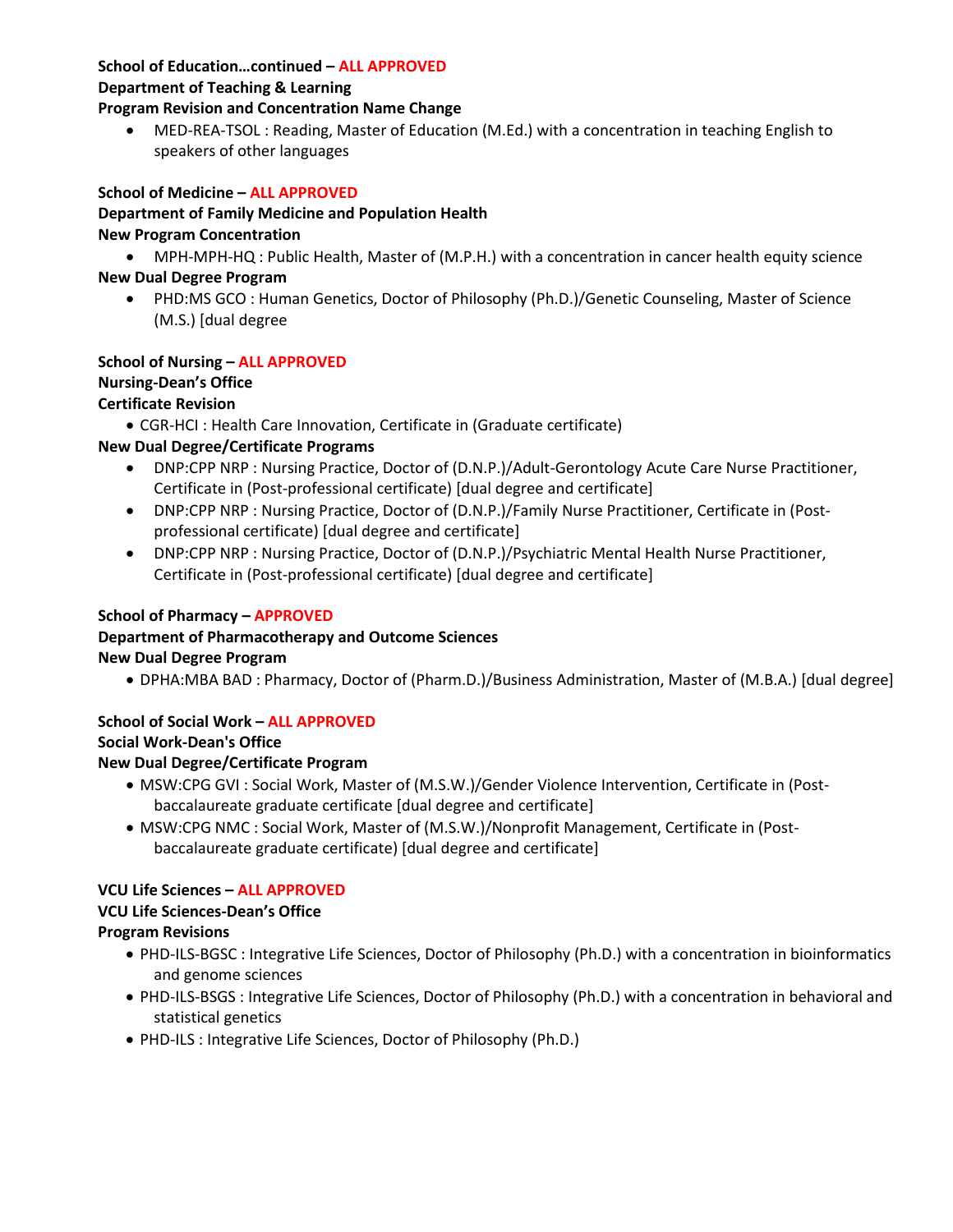### **Wilder School – ALL APPROVED**

#### **LDWilder-Dean's Office**

### **New Accelerated Programs**

- BS:MPA CRJ : Accelerated opportunities tab for criminal justice to MPA
- BA:MPA HSP : Accelerated opportunities tab for HSEP to MPA

## **Concentration Name Change**

 • MURP-URP-RN : Urban and Regional Planning, Master of (M.U.R.P.) with a concentration in regional planning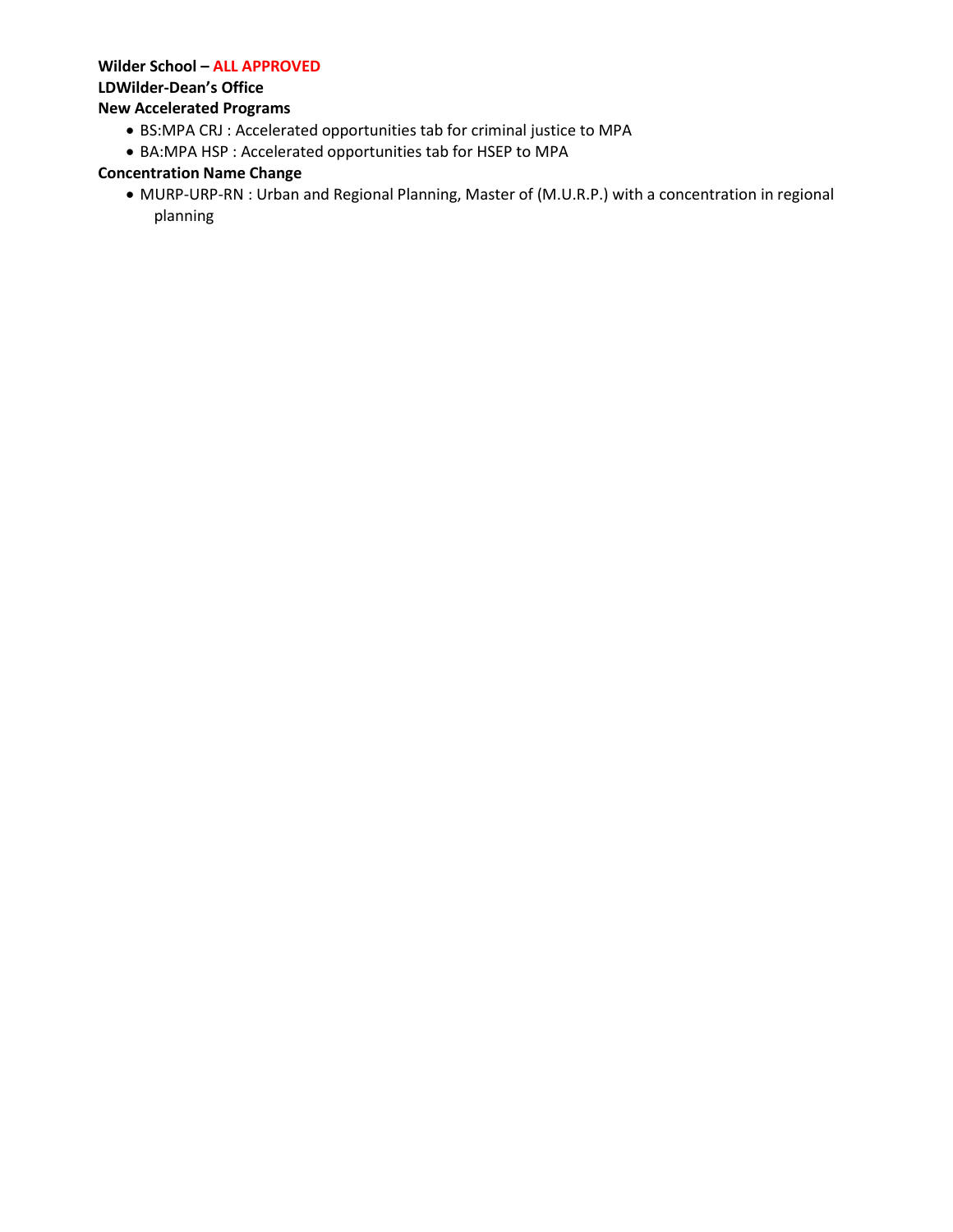## III. Committee Reports

- A. Committee on Admissions and Academic Standards No report.
- B. Committee on Internal Review No report.
- C. Committee on Policies and Procedures No report.
- D. Committee on Program and Courses

#### **New Business**

 **College of Engineering – ALL APPROVED Engineering-Dean's Office Department of Biomedical Engineering New Course** 

• EGRB 527 : Physical Principles of Medical Imaging **Department of Chemical and Life Sciences Engineering New Course** 

• CLSE 585 : Interfacial Phenomena

**Course Revisions** 

- CLSE 650 : Quantitative Analysis in Chemical and Life Science Engineering
- CLSE 654 : Equilibrium Analysis in Chemical and Biological Systems

### **Department of Electrical and Computer Engineering**

#### **New Courses**

- EGRE 510 : Introduction to Internet of Things
- EGRE 536 : Introduction to Cyber-Physical Systems
- EGRE 539 : Introduction to Microwave Engineering

#### **Course Revisions**

- EGRE 541 : Medical Devices
- EGRE 540 : Microwave System Design

#### **Department of Mechanical and Nuclear Engineering**

**Course Revisions** 

• EGMN 530 : System Analysis of the Nuclear Fuel Cycle

#### **College of Engineering and School of Pharmacy – ALL APPROVED Department of Chemical Life Science Engineering and Pharmaceutics New Courses**

- PESC 515 : Nanomedicine
- PESC 691 : Special Topics in Pharmaceutical Engineering

**Program Revision** 

• PHD-PME : Pharmaceutical Engineering

## **College of Health Professions – ALL APPROVED Department of Gerontology**

#### **New Dual Degree/Certificate Programs**

- • MHA:CGR AGS : Health Administration, Master of (M.H.A.)/Aging Studies, Certificate in (Graduate certificate [dual degree and certificate]
- • MSW:CGR AGS : Social Work, Master of (M.S.W.)/Aging Studies, Certificate in (Graduate certificate) [dual degree and certificate]
- MS:CGR AGS : Patient Counseling, Master of Science (M.S.) accelerated chaplain certification concentration/Aging Studies, Certificate in (Graduate certificate) [dual degree and certificate]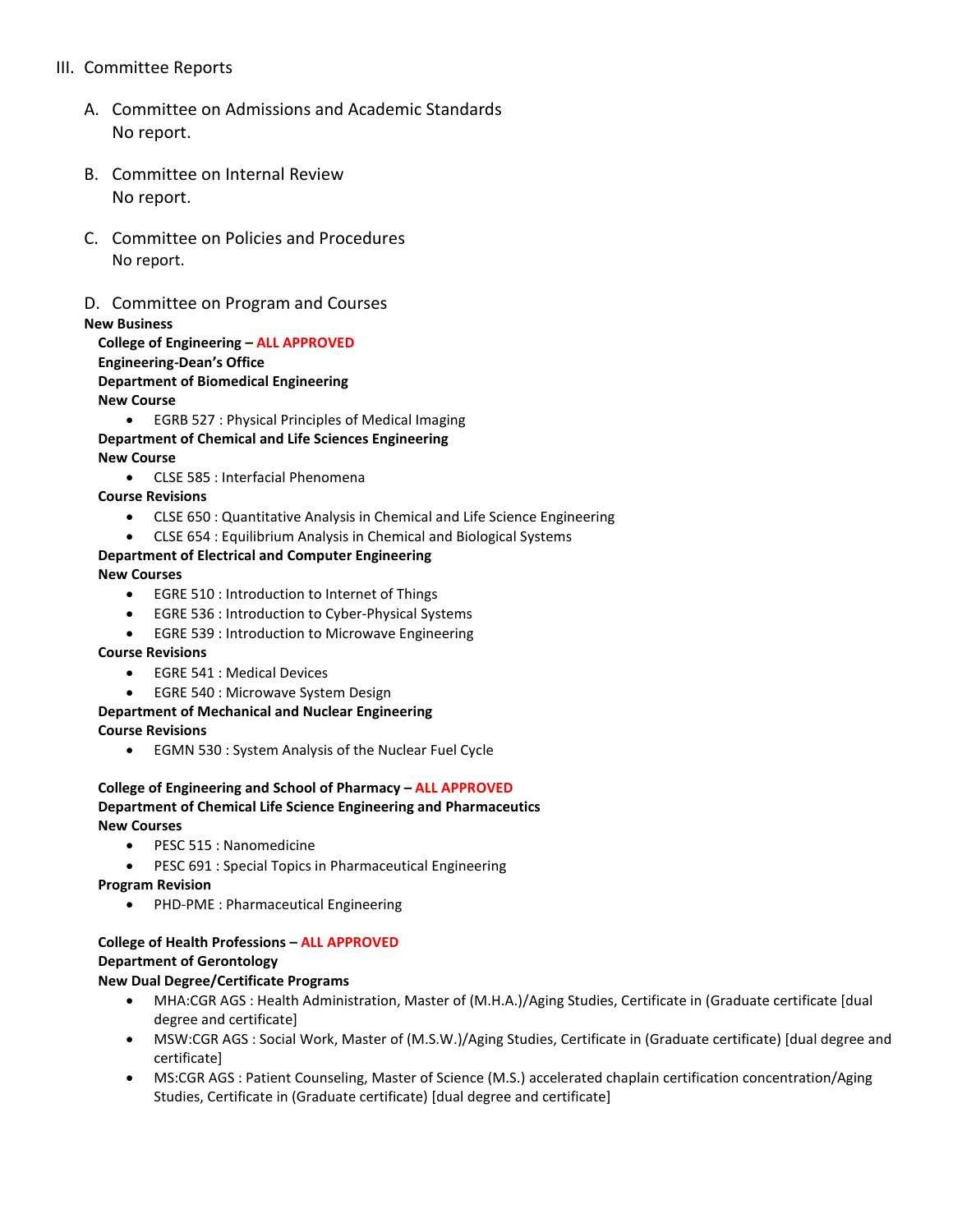## **College of Health Professions…continued – ALL APPROVED Department of Gerontology**

### **New Dual Degree/Certificate Programs**

- • DPHA:CGR AGS : Pharmacy, Doctor of (Pharm.D.)/Aging Studies, Certificate in (Graduate certificate) [dual degree and certificate]
- DPT:CGR AGS : Physical Therapy, Doctor of (D.P.T.)/Aging Studies, Certificate in (Graduate certificate) [dual degree and certificate]
- OTD:CGR AGS : Occupational Therapy Doctorate (O.T.D.)/Aging Studies, Certificate in (Graduate certificate) [dual degree and certificate]
- PHD:CGR AGS : Health Related Sciences, Doctor of Philosophy (Ph.D.)/Aging Studies, Certificate in (Graduate certificate) [dual degree and certificate program]

### **Department of Hospital and Health Administration**

### **New Certificate Program**

• CGR-HCF : Health Care Financial Management, Certificate in (Graduate certificate)

#### **New Courses**

- HADE 608 : Seminar in Health Care Finance
- HADE 651 : Applications in Health Care Financial Management

#### **Department of Occupational Therapy**

#### **New Dual Degree Program**

• OTD:PHD HRS : Occupational Therapy Doctorate (O.T.D.)/Health Related Sciences, Doctor of Philosophy (Ph.D) [dual degree]

### **Department of Physical Therapy**

#### **Program Revisions**

- PHD-RMS-NY : Rehabilitation and Movement Science, Doctor of Philosophy (Ph.D.) with a concentration in neuromusculoskeletal dynamics [College of Health Professions]
- PHD-RMS-YE : Rehabilitation and Movement Science, Doctor of Philosophy (Ph.D.) with a concentration in exercise physiology [College of Health Professions]

#### **Department of Rehabilitation Counseling**

### **Permanent Suspension of Admission**

• MS-RMH : Rehabilitation and Mental Health Counseling, Master of Science (M.S.)

### **College of Humanities and Sciences – ALL APPROVED**

#### **Department of Biology**

#### **New Accelerated Program**

• BS:MS BIO : Accelerated opportunities tab for biology to FRSC forensic biology concentration

#### **Department of English**

#### **Accelerated Program Revision**

- BA:MA ENG : Accelerated opportunities tab for English
	- $\circ$  Update to the admissions language to include accelerated program language

### **Department of Forensic Science**

### **New Courses**

- FRSC 645 : Applications in Forensic Toxicology
- FRSC 660 : Toolmark Examinations

#### **Course Revision**

• FRSC 644 : Analytical Considerations in Forensic Toxicology

#### **Program Revisions**

- MS-FOS-FCTR : Forensic Science, Master of Science (M.S.) with a concentration in forensic chemistry/trace
- MS-FOS-FPAN : Forensic Science, Master of Science (M.S.) with a concentration in forensic physical analysis
- MS-FOS-FY : Forensic Science, Master of Science (M.S.) with a concentration in forensic biology
- MS-FOS-FCDT : Forensic Science, Master of Science (M.S.) with a concentration in forensic chemistry/drugs and toxicology

#### **Accelerated Program**

• BS:MS FOS : Accelerated opportunities tab for forensic science

### **Department of History**

#### **New Course**

• HIST 656 : Museums, Cultures and Communities: Historical Perspectives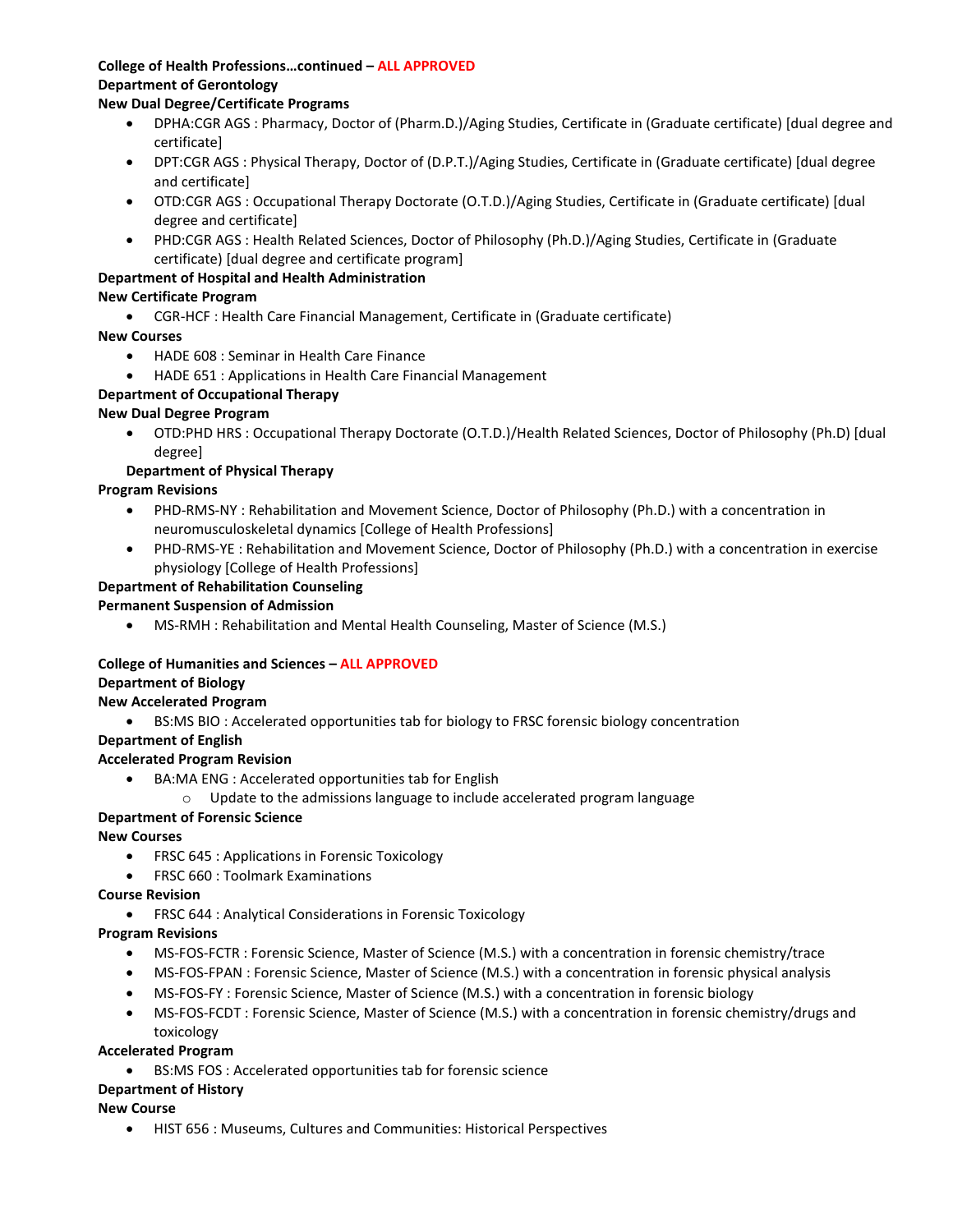#### **College of Humanities and Sciences…continued – ALL APPROVED Department of Kinesiology and Health Sciences New Accelerated Program**

• BS:MS HPX : Accelerated opportunities tab for HPEX and gerontology

#### **Program Revisions**

- MS-HMS-XEX : Health and Movement Sciences, Master of Science (M.S.) with a concentration in exercise science
- PHD-RMS-XNY : Rehabilitation and Movement Science, Doctor of Philosophy (Ph.D.) with a concentration in neuromusculoskeletal dynamics [College of Humanities and Sciences]
- PHD-RMS-XYE : Rehabilitation and Movement Science, Doctor of Philosophy (Ph.D.) with a concentration in exercise physiology [College of Humanities and Sciences]

### **Department of Physics and Physical Science**

#### **Accelerated Programs**

• BS:MS PHY : Accelerated opportunities tab for physics

#### **Program Revision**

• MS-PHZ : Physics and Applied Physics, Master of Science (M.S.)

#### **Department of Psychology**

#### **Program Revision**

• PHD-PSN : Counseling Psychology, Doctor of Philosophy (Ph.D.)

#### **Department of Sociology**

#### **Accelerated Program**

• BS:MS SOC : Accelerated opportunities tab for sociology to gerontology

### **Department of Statistical Sciences and Operational Research**

#### **Course Revisions**

- STAT 508 : Introduction to Social Statistics
- STAT 608 : Statistics for Social Research

#### **da Vinci Center – ALL APPROVED**

### **da Vinci Center-Dean's Office**

#### **New Courses**

- INNO 591 : Topics in Product Innovation
- INNO 610 : Innovation, Design Thinking and Change Management

### **Program Revision**

• MPI-PRI : Product Innovation, Master of (M.P.I.)

#### **Office of Health Sciences – APPROVED Health Sciences-Dean's Office Certificate Revision**

• CPG-CCR : Care Coordination, Certificate in (Post-baccalaureate graduate certificate)

## **School of the Arts – ALL APPROVED**

#### **Arts-Dean's Office**

#### **Temporary Suspension of Admission into a Concentration**

- MFA-FNA-FB : Fine Arts, Master of Fine Arts (M.F.A.) with a concentration in fibers
- MFA-FNA-FD : Fine Arts, Master of Fine Arts (M.F.A.) with a concentration in furniture design

#### **Department of Theatre**

### **Temporary Suspension of Admission into a Concentration**

- MFA-THE-CD : Theatre, Master of Fine Arts (M.F.A.) with a concentration in costume design
- MFA-THE-T1PE : Theatre, Master of Fine Arts (M.F.A.) with a concentration in pedagogy/performance

#### **School of Business – ALL APPROVED**

#### **Business-Dean's Office**

#### **New Course**

• BUSN 898 : Post-Candidacy Doctoral Research in Business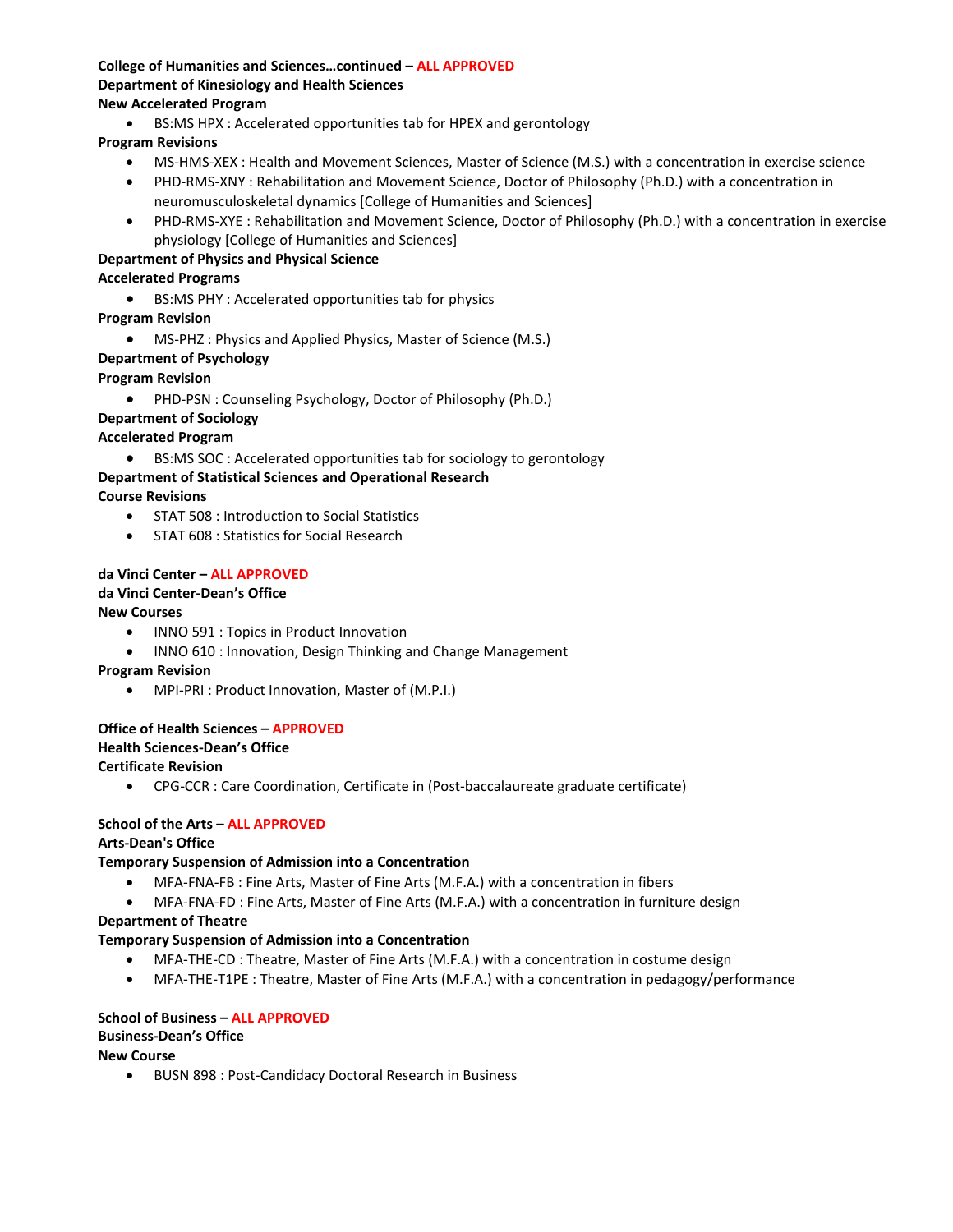#### **School of Business…continued – ALL APPROVED Department of Accounting New Courses**

- ACCT 591 : Topics in Accounting
- ACCT 620 : Accounting Research
- ACCT 621 : Accounting Analytics

#### **Program Revision**

• MACC-ACY-DQ : Accountancy, Master of (M.Acc.) with a concentration in data analytics

### **Department of Information Systems**

#### **New Course**

• INFO 637 : Introduction to Digital Forensics

#### **Course Revisions**

- INFO 740 : AI-based Decision Support
- INFO 609 : Data-centric Re-engineering Analysis/Planning

#### **New Certificate Programs**

- CGR-RSA : Information Risk, Security and Assurance, Certificate in (Graduate certificate)
- CGR-DSM : Data Science for Management, Certificate in (Graduate certificate)

#### **Concentration Closure**

• MS-ISY-FTTM : Information Systems, Master of Science (M.S.) with a concentration in information technology management [Executive]

#### **Department of Management and Entrepreneurship New Course**

• MGMT 657 : Corporate Entrepreneurship

### **New Dual Degree Programs**

- MBA:MACC ACY : Business Administration, Master of (M.B.A.)/Accountancy, Master of (M.Acc.) with a concentration in data analytics [dual degree]
- MBA:MS BUS : Business Administration, Master of (M.B.A.)/Business, Master of Science (M.S.) with a concentration in finance [dual degree]
- MBA:MS BUS : Business Administration, Master of (M.B.A.)/Business, Master of Science (M.S.) with a concentration in marketing management [dual degree]
- MBA:MS BUS : Business Administration, Master of (M.B.A.)/Business, Master of Science (M.S.) with a concentration in real estate [dual degree]
- MBA:MSCM SCM : Business Administration, Master of (M.B.A.)/Supply Chain Management, Master of (M.S.C.M.) [dual degree]
- MBA:MSL SPL : Business Administration, Master of (M.B.A.)/Sport Leadership, Master of (M.S.L.) [dual degree
- MBA:MPI PRI : Business Administration, Master of (M.B.A.)/Product Innovation, Master of (M.P.I.) [dual degree]
- MBA:MS ISY : Business Administration, Master of (M.B.A.)/Information Systems, Master of Science (M.S.) [dual degree]
- MBA:MDA DCA : Business Administration, Master of (M.B.A.)/Decision Analytics, Master of (M.D.A.) [dual degree
- MBA:MA ECOM : Business Administration, Master of (M.B.A.)/Economics, Master of Arts (M.A.) [dual degree]

## **Department of Supply Chain Management and Analytics**

## **Course Revision**

• DAPT 681 : Analytics Practicum I

### **New Certificate Programs**

- CGR-BUA : Business Analytics, Certificate in (Graduate certificate)
- CGR-DCA : Decision Analytics, Certificate in (Graduate certificate)
- CGR-SCM : Supply Chain Management, Certificate in (Graduate certificate)

#### **School of Dentistry – ALL APPROVED**

### **Dentistry-Dean's Office**

### **Program Revision**

• DDS-DENP : Dentistry, Doctor of Dental Surgery (D.D.S.)

## **Department of Oral and Cranial Molecular Biology**

### **New Courses**

- OCMB 791 : Special Topics in Oral Biology Research
- OCMB 710 : Post-Candidacy Doctoral Research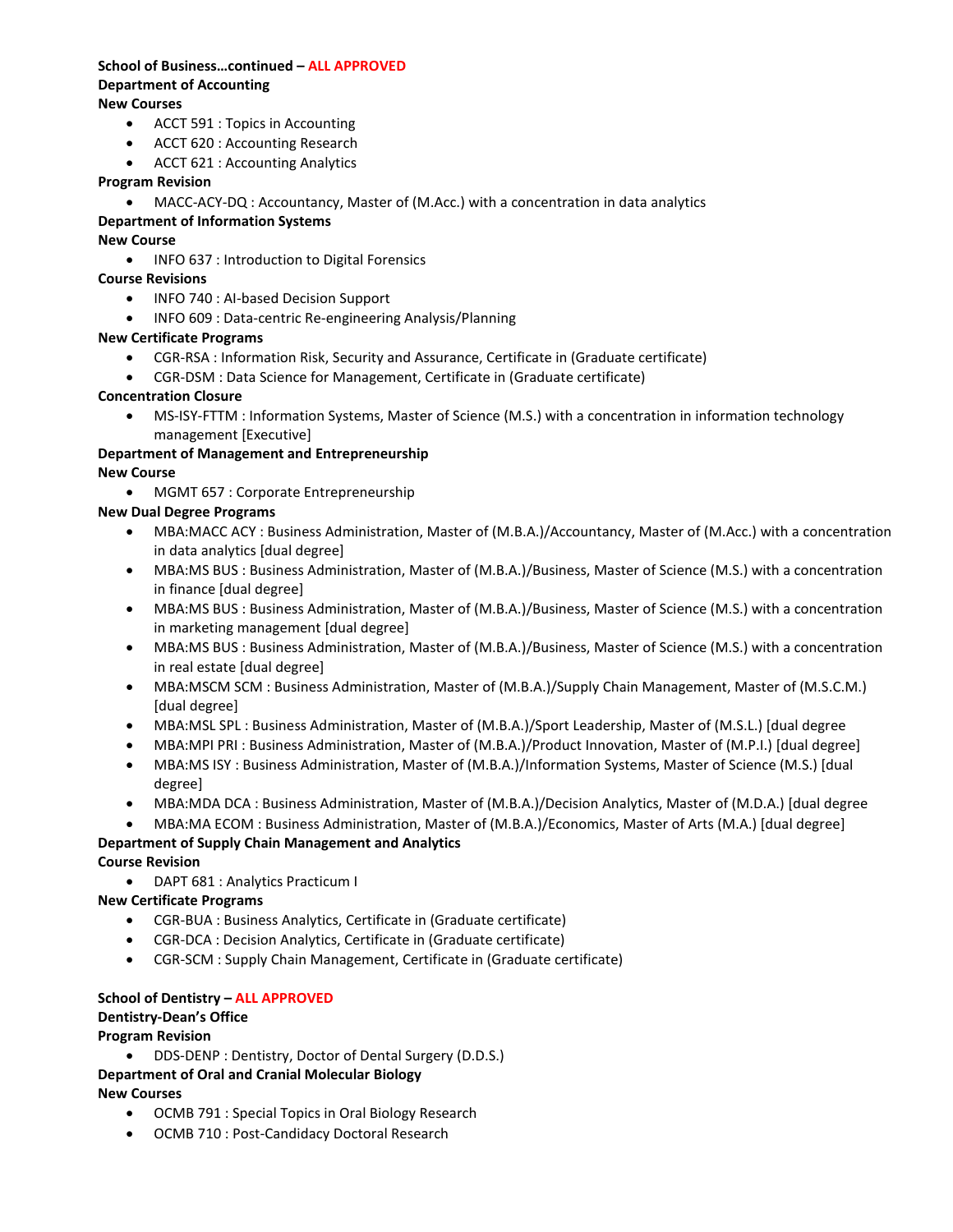## **School of Education – ALL APPROVED**

#### **Department of Teaching and Learning Program Revisions**

• MED-REA-RDSP : Reading, Master of Education (M.Ed.) with a concentration in K-12 reading specialist

## **School of Education…continued – ALL APPROVED**

## **Department of Teaching and Learning**

## **Program Revisions**

• MT-TCH-EDEE : Teaching, Master of (M.T.) with a concentration in early and elementary education

## **Permanent Suspension of Admission**

• MED-REA : Reading, Master of Education (M.Ed.)

## **Program Revision and Concentration Name Change**

• MED-REA-TSOL : Reading, Master of Education (M.Ed.) with a concentration in teaching English to speakers of other languages

## **Concentration Closures**

- MED-ADL-LA : Adult Learning, Master of Education (M.Ed.) with a concentration in adult literacy
- MT-TCH-EDCH : Teaching, Master of (M.T.) with a concentration in chemistry education
- MT-TCH-EDES : Teaching, Master of (M.T.) with a concentration in earth science education
- MED-REA-TADT : Reading, Master of Education (M.Ed.) with a concentration in reading with TESOL/adult

## **School of Medicine – ALL APPROVED**

## **Department of Family Medicine & Population Health New Program Concentration**

• MPH-MPH-HQ : Public Health, Master of (M.P.H.) with a concentration in cancer health equity science

## **Department of Health Behavior and Policy**

## **New Courses**

- SBHD 501 : Topics in Cancer Disparities
- SBHD 612 : Fundamentals of Cancer Health Equity
- SBHD 613 : Community-Engaged Research and Cancer Disparities

## **Course Revision**

• HCPR 720 : Social and Economic Determinants of Health Disparities

## **Department of Human and Molecular Genetics**

## **New Dual Degree Program**

• PHD:MS GCO : Human Genetics, Doctor of Philosophy (Ph.D.)/Genetic Counseling, Master of Science (M.S.) [dual degree

## **School of Nursing – ALL APPROVED**

## **Nursing-Dean's Office**

## **Course Revision**

• NURS 593 : Project and Planned Change Management

## **New Dual Degree/Certificate Programs**

- DNP:CPP NRP : Nursing Practice, Doctor of (D.N.P.)/Adult-Gerontology Acute Care Nurse Practitioner, Certificate in (Post-professional certificate) [dual degree and certificate]
- DNP:CPP NRP : Nursing Practice, Doctor of (D.N.P.)/Family Nurse Practitioner, Certificate in (Post-professional certificate) [dual degree and certificate]
- DNP:CPP NRP : Nursing Practice, Doctor of (D.N.P.)/Psychiatric Mental Health Nurse Practitioner, Certificate in (Postprofessional certificate) [dual degree and certificate]

## **School of Pharmacy – ALL APPROVED**

## **Department of Pharmacotherapy and Outcomes Sciences New Courses**

- PHAR 501 : Pharmaceutical Calculations
- PHAR 664 : Making Medicines: The Process of Drug Development
	- o Approved pending transcript title change
- PHAR 665 : Residency and Fellowship Preparatory Course
	- o Approved pending bulletin title change
- PHAR 667 : Seven Habits of Effective Pharmacists
- PHAR 668 : Academic Pharmacy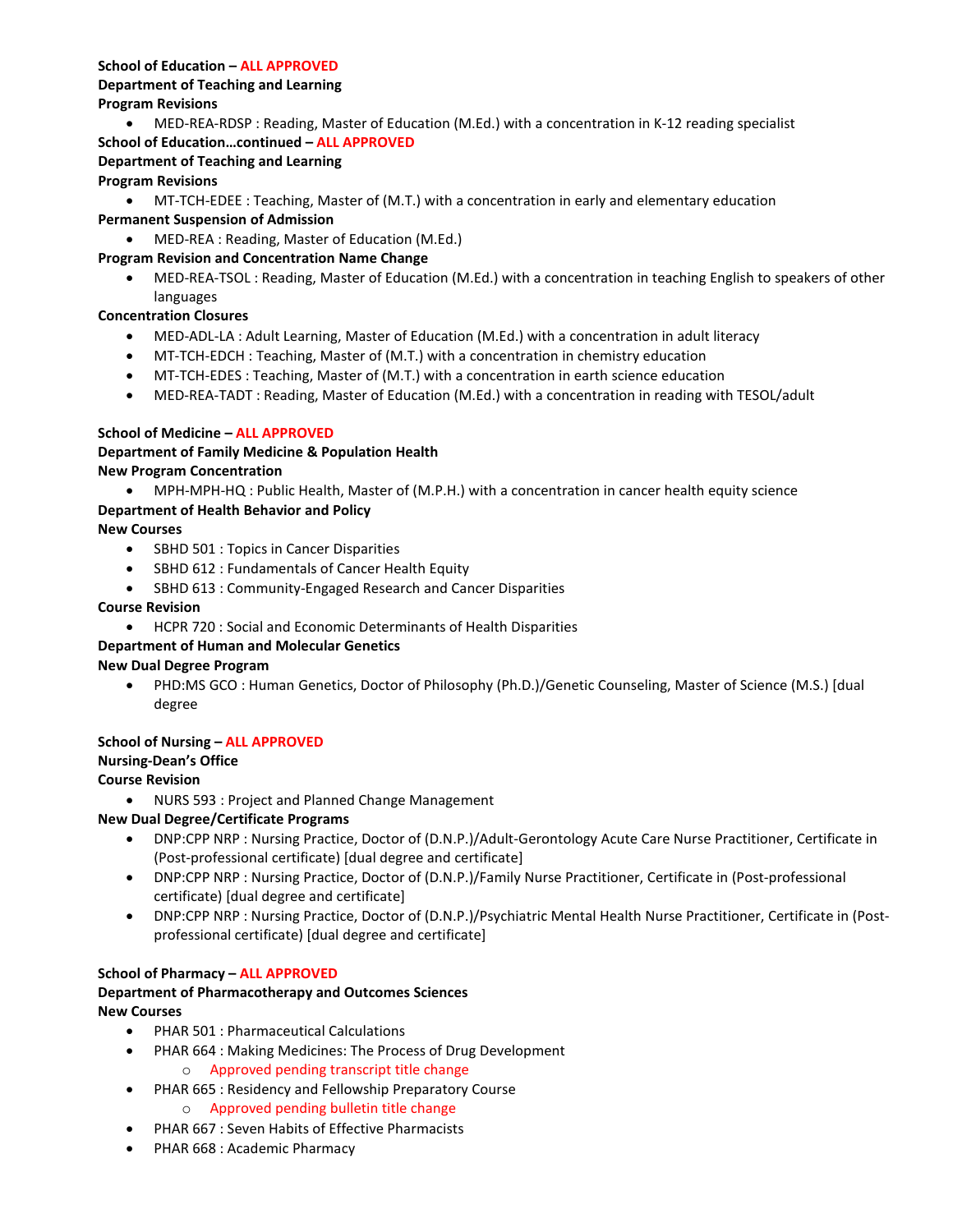#### **School of Pharmacy…continued – ALL APPROVED**

#### **Department of Pharmacotherapy and Outcome Sciences New Courses**

• PHAR 669 : Pediatric Pharmacy Practice

#### **New Dual Degree Program**

• DPHA:MBA BAD : Pharmacy, Doctor of (Pharm.D.)/Business Administration, Master of (M.B.A.) [dual degree] **Course Revisions** 

- • PHAR 670 : Geriatrics Demystifying a Population
	- o Approved pending transcript title change
- PHAR 677 : Advanced Infectious Diseases Pharmacotherapy
	- o Approved pending transcript title change

#### **School of Social Work – ALL APPROVED Social Work-Dean's Office**

#### **New Course**

• SLWK 729 : Substance Misuse Prevention

#### **Course Revision**

• SWKD 890 : Qualifying Examination

### **New Dual Degree/Certificate Program**

- MSW:CPG GVI : Social Work, Master of (M.S.W.)/Gender Violence Intervention, Certificate in (Post-baccalaureate graduate certificate [dual degree and certificate]
- MSW:CPG NMC : Social Work, Master of (M.S.W.)/Nonprofit Management, Certificate in (Post-baccalaureate graduate certificate) [dual degree and certificate]

#### **VCU Life Sciences – ALL APPROVED**

#### **VCU Life Sciences-Dean's Office**

#### **New Course**

• LFSC 701 : Post-Candidacy Doctoral Research

#### **Program Revisions**

- PHD-ILS-BGSC : Integrative Life Sciences, Doctor of Philosophy (Ph.D.) with a concentration in bioinformatics and genome sciences
- PHD-ILS-BSGS : Integrative Life Sciences, Doctor of Philosophy (Ph.D.) with a concentration in behavioral and statistical genetics
- PHD-ILS : Integrative Life Sciences, Doctor of Philosophy (Ph.D.)

## **Wilder School – ALL APPROVED**

#### **LDWilder-Dean's Office**

### **New Courses**

- URSP 515 : Watershed Planning and Governance
- o Approved pending updated course description
- URSP 526 : Design of Sustainable Places
- URSP 629 : Quantitative Geospatial Data Analysis
- URSP 657 : Regional Policy and Planning

#### **New Accelerated Programs**

- BS:MPA CRJ : Accelerated opportunities tab for criminal justice to MPA
- BA:MPA HSP : Accelerated opportunities tab for HSEP to MPA

#### **Concentration Name Change**

• MURP-URP-RN : Urban and Regional Planning, Master of (M.U.R.P.) with a concentration in regional planning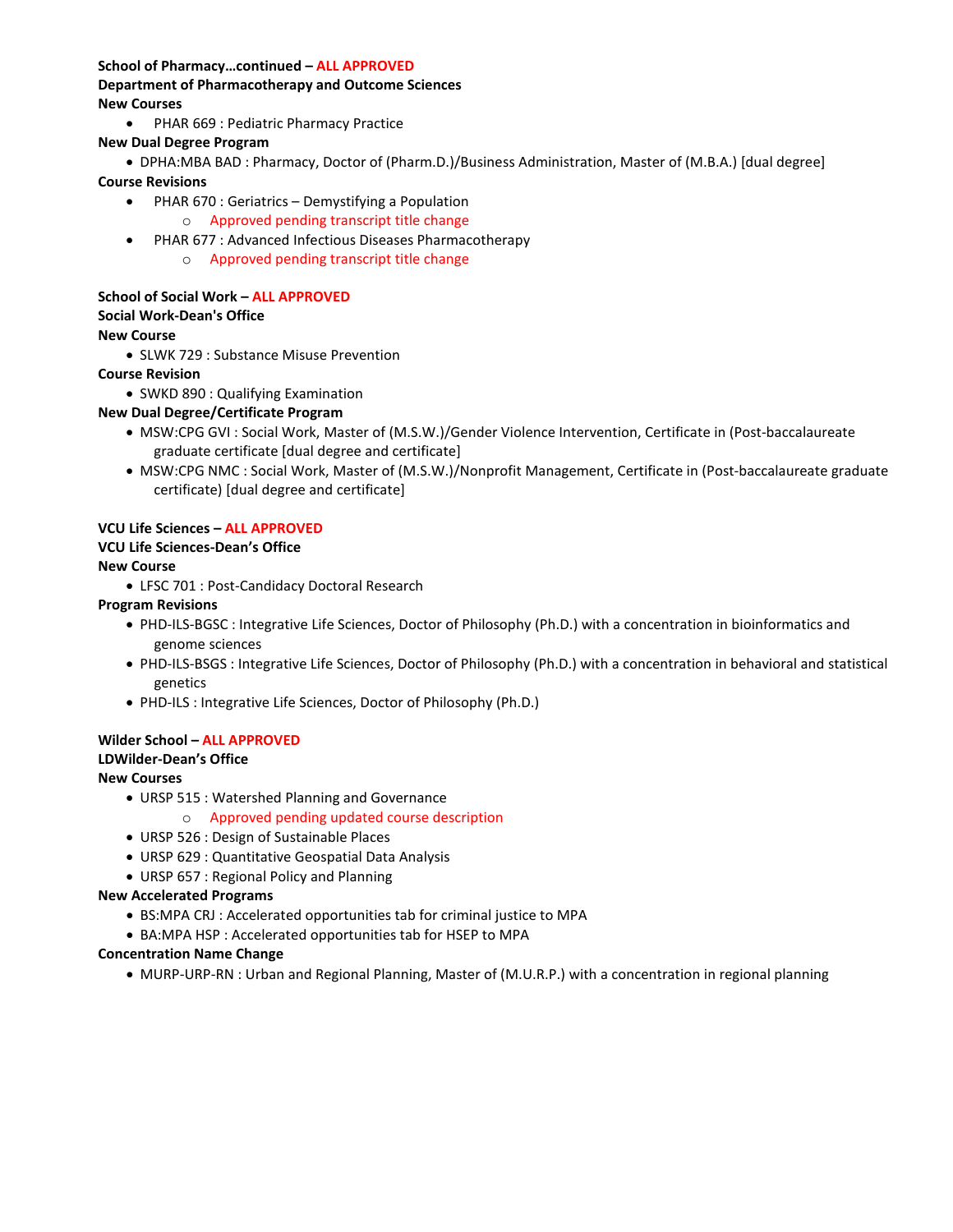## **III. Minor Items for Approval by the Chair and Dean**

### **College of Engineering – ALL APPROVED**

## **Engineering-Dean's Office**

### **Concentration Revisions**

- MS-EGR-E6 : Engineering, Master of Science (M.S.) with a concentration in electrical and computer engineering o Adding online modality
- MS-EGR-E5 : Engineering, Master of Science (M.S.) with a concentration in chemical and life science engineering o Removal of the GRE and adding online modality

## **Department of Biomedical Engineering**

## **Accelerated Program Revision**

- BS:MS BME : Accelerated opportunities tab for biomedical engineering
- o Update to plan of study

## **Program Revisions**

- MS-BME : Biomedical Engineering, Master of Science (M.S.)
	- o Adding online modality
- PHD-BME : Biomedical Engineering, Doctor of Philosophy (Ph.D.)
	- o Updating elective course list

## **Department of Chemical and Life Sciences Engineering**

## **Accelerated Program Revision**

- BS:MS CLE : Accelerated opportunities tab for chemical and life science engineering
	- o Update to the admissions language to include accelerated program language

## **Program Revision**

- PHD-CLED : Chemical and Life Science Engineering, Doctor of Philosophy (Ph.D.)
- o Clarifying qualifying exam requirements and removal of the GRE

## **Department of Computer Science**

- CMSC 501 : Advanced Algorithms
	- o Update to course modality
- CMSC 502 : Parallel Algorithms
	- o Update to course modality
- CMSC 510 : Regularization Methods for Machine Learning
	- o Update to course modality
- CMSC 512 : Advanced Social Network Analysis and Security
	- o Update to course modality
- CMSC 516 : Advanced Natural Language Processing
	- o Update to course modality
- CMSC 525 : Introduction to Software Analysis, Testing and Verification
	- o Update to course modality
- • CMSC 591 : Topics in Computer Science
	- o Update to course modality
- CMSC 603 : High Performance Distributed Systems
	- o Update to course modality
- • CMSC 612 : Game Theory and Security
	- o Update to course modality
- CMSC 615 : Cryptocurrency and Blockchain Techniques
	- o Update to course modality
- CMSC 622 : Network and System Security
	- o Update to course modality
- CMSC 623 : Cloud Computing
	- o Update to course modality
- CMSC 628 : Mobile Networks: Applications, Modeling and Analysis
	- o Update to course modality
- CMSC 630 : Image Analysis
	- o Update to course modality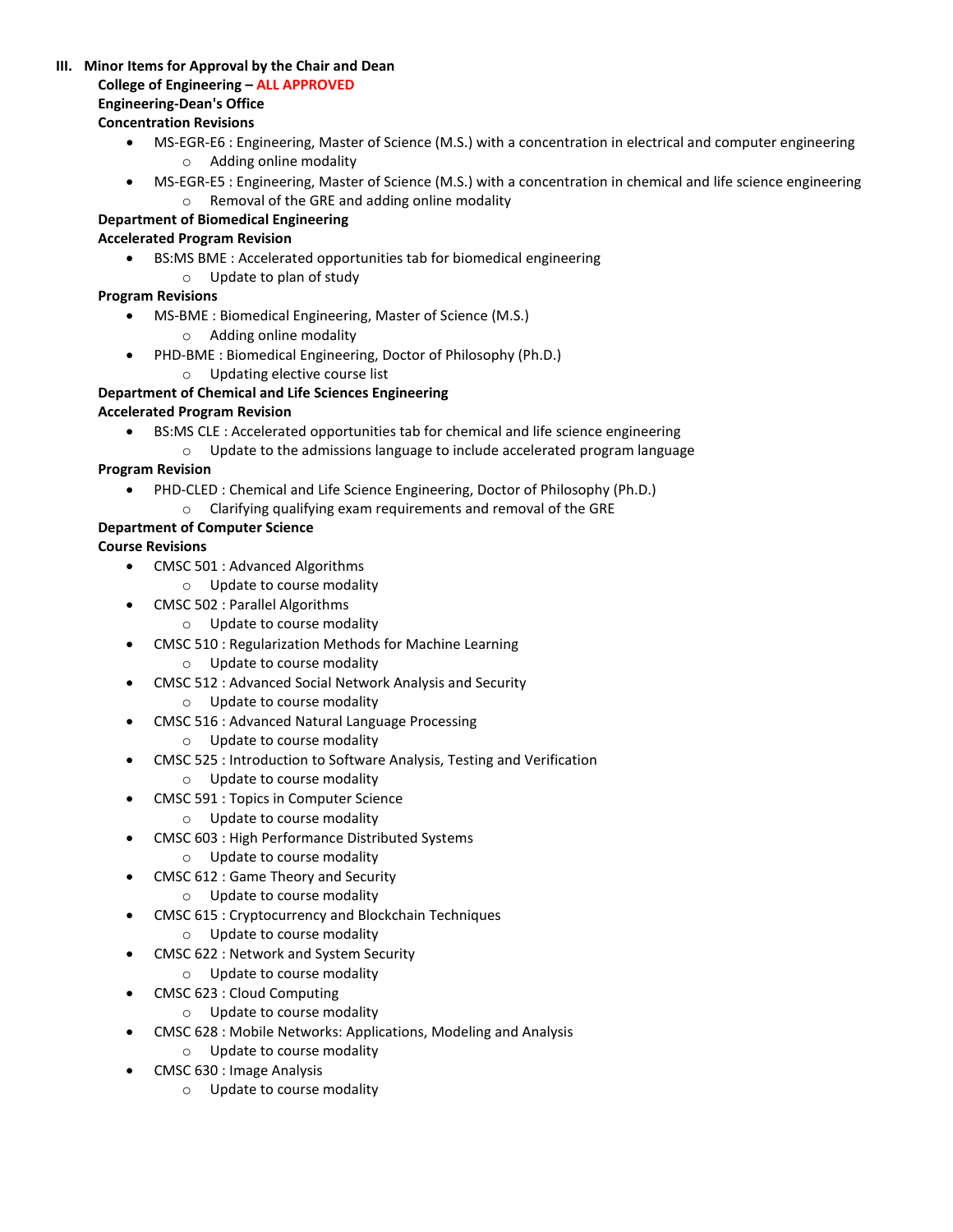#### **College of Engineering…continued – ALL APPROVED Department of Computer Science Course Revisions**

- CMSC 635 : Knowledge Discovery and Data Mining
	- o Update to course modality
- CMSC 636 : Artificial Neural Networks and Deep Learning
	- o Update to course modality
- CMSC 654 : Memory and Malware Forensics
	- o Update to course modality
- CMSC 678 : Statistical Learning and Fuzzy Logic Algorithms
	- o Update to course modality

#### **Accelerated Program Revision**

- • BS:MS CSC : Accelerated opportunities tab for computer science
	- o Update to the admissions language to include accelerated program language

#### **Program Revision**

- MS-CSC : Computer Science, Master of Science (M.S.)
	- o Adding online modality

## **Department of Electrical and Computer Engineering**

#### **Accelerated Program Revisions**

- BS:MS ELE : Accelerated opportunities tab for electrical engineering
	- $\circ$  Update to the admissions language to include accelerated program language
- BS:MS CPE : Accelerated opportunities tab for computer engineering
	- o Update to the admissions language to include accelerated program language

## **Department of Mechanical and Nuclear Engineering**

**Course Revisions** 

- EGMN 510 : Probabilistic Risk Assessment
	- o Update to course modality
- EGMN 560 : Monte Carlo Simulations
	- o Update to course modality
- EGMN 574 : Nuclear Safeguards, Security and Nonproliferation
	- o Update to course modality
- EGMN 603 : Mechanical and Nuclear Engineering Dynamic Systems
	- o Update to course modality
- EGMN 605 : Mechanical and Nuclear Engineering Analysis
	- o Update to course modality
- EGMN 606 : Mechanical and Nuclear Engineering Continuum Mechanics
	- o Update to course modality
- EGMN 610 : Topics in Nuclear Engineering
	- o Update to course modality
- EGMN 620 : Reactor Theory
	- o Update to course modality
- EGMN 625 : Advanced Modeling and Simulations
	- o Update to course modality

### **Program Revision**

- MS-MNE : Mechanical and Nuclear Engineering, Master of Science (M.S.)
	- o Adding online modality

#### **College of Engineering and School of Pharmacy – ALL APPROVED Department of Chemical Life Science Engineering and Pharmaceutics Course Revisions**

- PESC 505 : Pharmaceutical Engineering Fundamentals I
	- o Update to course modality
- PESC 507 : Pharmaceutical Engineering Fundamentals II
	- o Update to course modality
- PESC 605 : Advanced Topics in Pharmaceutical Engineering I o Update to course modality
- PESC 607 : Advanced Topics in Pharmaceutical Engineering II
	- o Update to course modality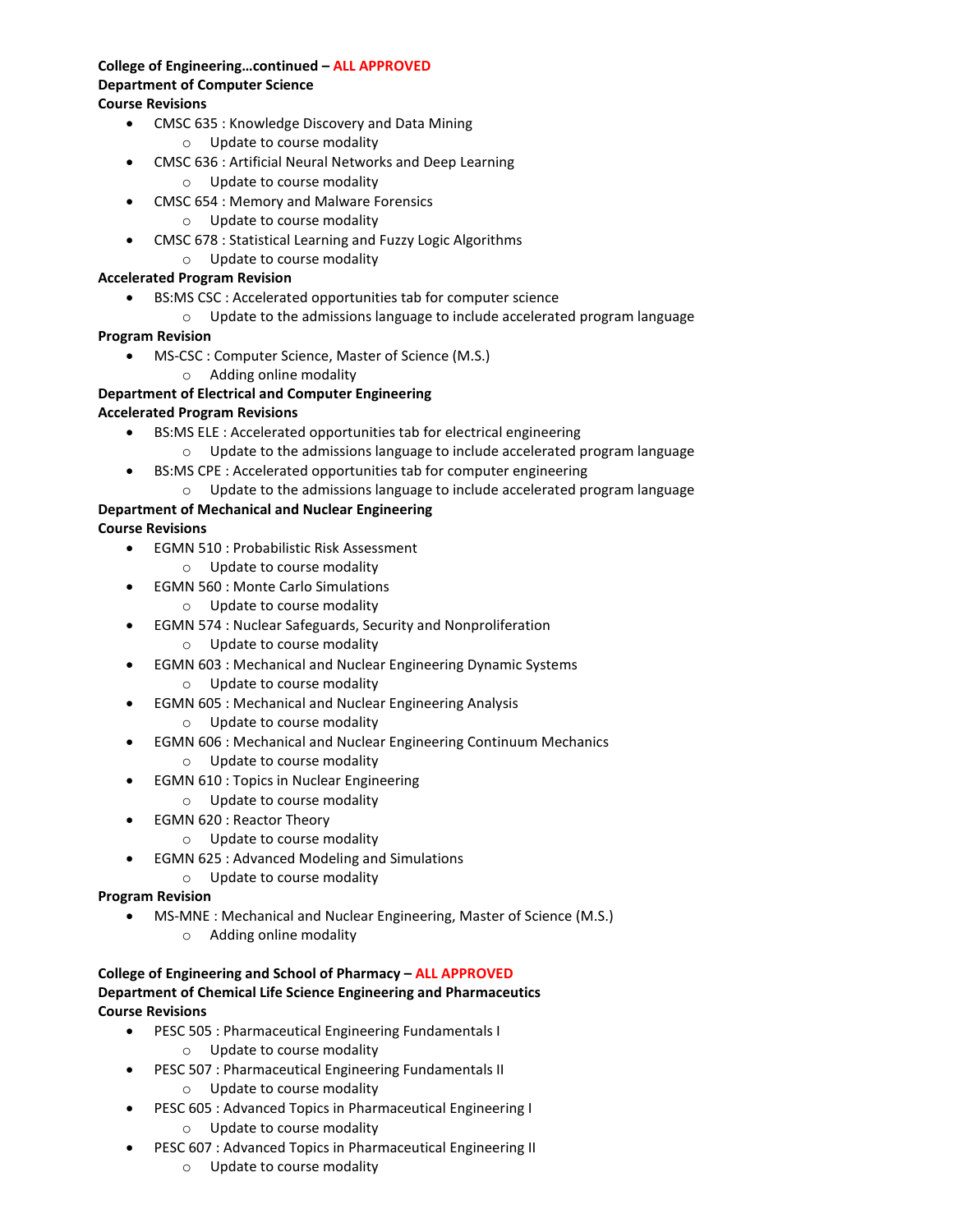### **College of Engineering and School of Pharmacy…continued – ALL APPROVED Department of Chemical Life Science Engineering and Pharmaceutics Course Revisions**

- PESC 690 : Pharmaceutical Engineering Seminar
	- o Update to course modality

## **College of Health Professions – ALL APPROVED Department of Gerontology**

## **Course Revisions**

- GRTY 601 : Biological and Physiological Aging
	- o Update to course modality
- GRTY 602 : Psychology of Aging
	- o Update to course modality
- GRTY 603 : Social Gerontology
	- o Update to course modality
- GRTY 604 : Problems, Issues and Trends in Gerontology
	- o Update to course modality
- GRTY 605 : Social Science Research Methods Applied to Gerontology
	- o Update to course modality
- GRTY 606 : Aging and Human Values
	- o Update to course modality
- GRTY 607 : Field Study in Gerontology
	- o Update to course modality
- GRTY 608 : Grant Writing
	- o Update to course modality
- GRTY 615 : Aging and Mental Disorders
	- o Update to course modality
- GRTY 619 : Geriatric Care Management Practicum
	- o Update to course modality
- GRTY 638 : Long-term Care Administration
	- o Update to course modality
- GRTY 639 : Human Resource Management and Leadership for Gerontologists
	- o Update to course modality
- GRTY 640 : Financial Management for Gerontological Leaders
	- o Update to course modality
- GRTY 691 : Topical Seminar
	- o Update to course modality
- GRTY 692 : Independent Studies
	- o Update to course modality

### **Program Revision**

- MS-GTY-GCMG : Gerontology, Master of Science (M.S.) with a concentration in geriatric care management
	- o Adding online modality

## **Department of Hospital and Health Administration**

#### **Course Revision**

- DNAP 701 : Human Factors and Patient Safety for Nurse Anesthetists
	- o Removing course cross-listing

### **Department of Nurse Anesthesia**

### **Program Revision**

- DNAP-NAP : Nurse Anesthesia Practice, Doctor of (D.N.A.P.)
	- o Removal of the GRE

### **Department of Patient Counseling**

### **Program Revisions**

- MS-PAC-CPCT : Patient Counseling, Master of Science (M.S.) with a concentration in chaplain certification
	- o Update to student learning outcomes
- MS-PAC-CPCT : Patient Counseling, Master of Science (M.S.), accelerated chaplain certification concentration
	- o Update to student learning outcomes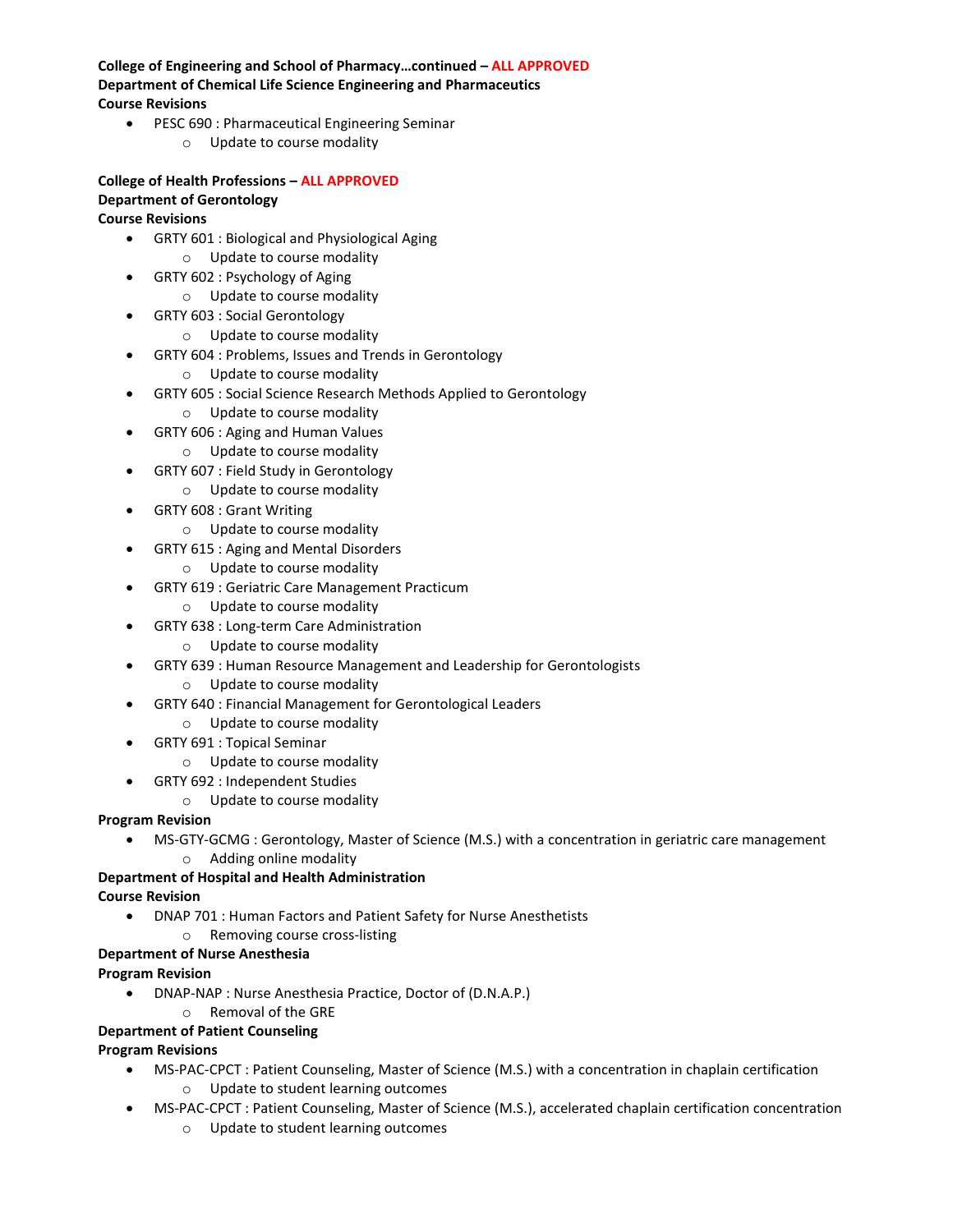#### **College of Health Professions…continued – ALL APPROVED**

## **Concentration Name Change and Program Revision**

- MS-PAC-ECPE : Patient Counseling, Master of Science (M.S.) with a concentration in certified educator clinical pastoral education
	- o Update to student learning outcomes

## **Department of Rehabilitation Counseling**

## **Course Revision**

- • RHAB 696 : Supervised Clinical Practice in Rehabilitation and Mental Health
	- o Update to transcript title

## **College of Humanities and Sciences – ALL APPROVED**

## **CHS-Dean's Office**

## **Accelerated Program Revision**

- BS:MA ECO:HS : Accelerated opportunities tab for economics: H&S
	- o Update to the admissions language to include accelerated program language

## **Department of Chemistry**

## **Accelerated Program Revision**

- BS:MS CHE : Accelerated opportunities tab for chemistry/chemical science concentration
	- o Update to the admissions language to include accelerated program language
- **Department of English**

## **Accelerated Program Revision**

- BA:MA ENG : Accelerated opportunities tab for English
	- o Update to the admissions language to include accelerated program language

## **Department of Gender, Sexuality and Women's Study**

**Certificate Revision** 

• CPG-GSW : Gender, Sexuality and Women's Studies, Certificate in (Post-baccalaureate graduate certificate) o Update to the student learning outcomes

## **Department of Forensic Science**

## **Course Revision**

• FRSC 662 : Firearm Identification

## **Department of Kinesiology and Health Sciences**

## **Course Revisions**

- HEMS 640 : Health Care Organization and Delivery in the U.S.
	- o Update to course modality
- HEMS 641 : Human Disease Prevention, Prevalence and Lifestyle Risk Factors
	- o Update to course modality
- HEMS 642 : Theoretical Foundations of Health Behavior Change
	- o Update to course modality
- HEMS 643 : Fundamentals of Motivational Interviewing
	- o Update to course modality
- HEMS 644 : Advanced Motivational Interviewing
	- o Update to course modality
- HEMS 645 : Application of Motivational Interviewing in Clinical Settings
	- o Update to course modality

## **Certificate Revision**

- CPG-HBC : Health Behavior Coaching, Certificate in (Post-baccalaureate graduate certificate)
	- o Update to admissions deadline and adding online modality

## **Department of Mathematics and Applied Mathematics**

## **Accelerated Program Revisions**

- $\circ$  Update to the admissions language to include accelerated program language • BS:MS MAS:M : Accelerated opportunities tab for applied mathematics and biomathematics to applied mathematics
	- BS:MS MAS:M : Accelerated opportunities tab for mathematics to mathematics
		- o Update to the admissions language to include accelerated program language

## **Program Revisions**

- MIS-INS-IMSL : Interdisciplinary Studies, Master of (M.I.S.), with a concentration in interdisciplinary mathematics and science leadership/K-8 mathematics specialist
	- o Removal of the GRE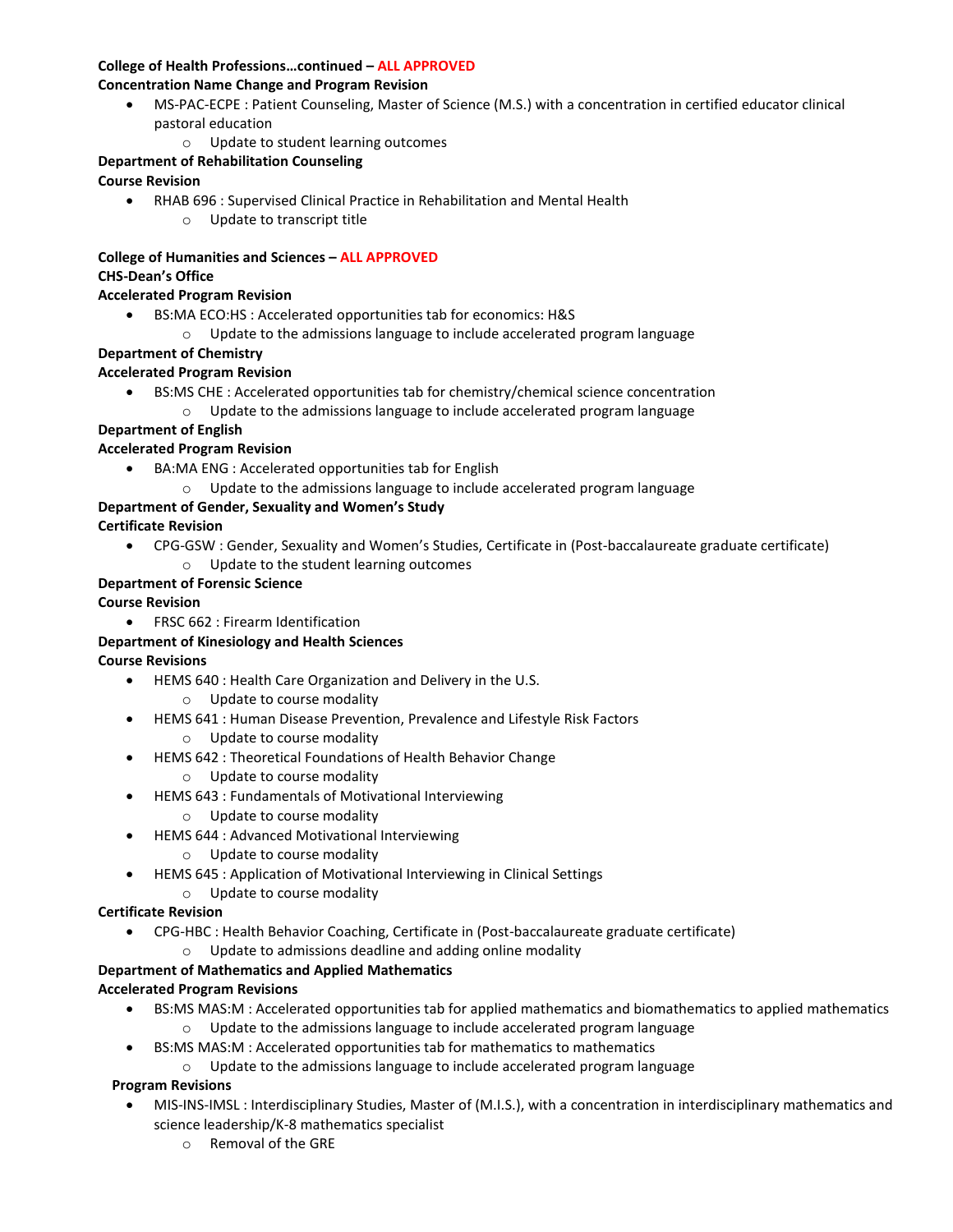#### **College of Humanities and Sciences…continued –ALL APPROVED Program Revisions**

- MS-MAS-AM : Mathematical Sciences, Master of Science (M.S.) with a concentration in applied mathematics o Update to the student learning outcomes
- MS-MAS-MA : Mathematical Sciences, Master of Science (M.S.) with a concentration in mathematics
	- o Update to the student learning outcomes

## **Department of Physics and Physical Science**

## **Accelerated Program Revision**

- BS:MS HPX : Accelerated opportunities tab for health, physical education and exercise science
	- o Update to the admissions language to include accelerated program language

## **Department of Political Science**

### **Accelerated Program Revision**

- BA:MPA POS : Accelerated opportunities tab for political science
	- o Update to the admissions language to include accelerated program language

## **Department of Psychology**

## **Accelerated Program Revision**

- BS:MED PSY : Accelerated opportunities tab for psychology to counselor ed
	- o Update to the admissions language to include accelerated program language

## **Robertson School of Media and Culture**

## **Course Revisions**

- MASC 611 : Communication Research
	- o Update to course modality
- MASC 618 : Media Economics and Management
	- o Update to course modality
- MASC 643 : Digital Management and Analytics
	- o Update to course modality
- MASC 644 : Computational Journalism
	- o Update to course modality
- MASC 645 : Digital Production
	- o Update to course modality
- MASC 654 : Persuasion
	- o Update to course modality
	- MASC 675 : Leadership in Action
		- o Update to course modality
- MASC 676 : Media Law and Ethics
	- o Update to course modality
- MASC 682 : Media Mechanics
	- o Update to course modality
- MASC 683 : Strategic Communications in the Global Environment
	- o Update to course modality
- MASC 684 : Multimedia Storytelling
	- o Update to course modality
- MASC 685 : Strategy
	- o Update to course modality
	- MASC 686 : International Journalism
		- o Update to course modality
- MASC 691 : Topics in Mass Communications
	- o Update to course modality
- MASC 694 : Capstone
	- o Update to course modality

## **Department of Sociology**

- SOCY 502 : Contemporary Sociological Theory
	- o Update to course modality
- SOCY 515 : Globalization and Transformation: Concepts and Realities
	- o Update to course modality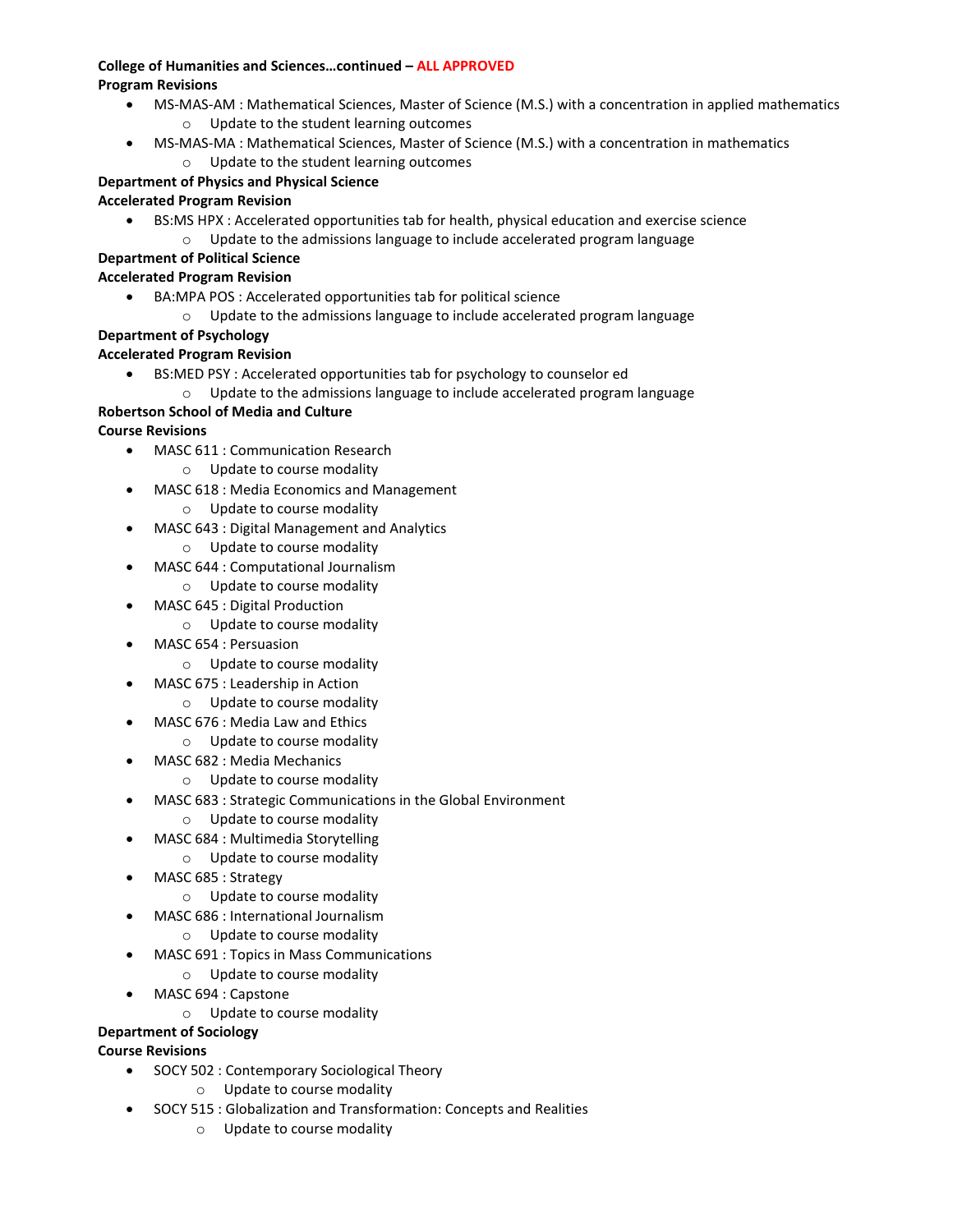## **College of Humanities and Sciences…continued – ALL APPROVED Department of Sociology**

## **Course Revisions**

- SOCY 524 : Aging and the Minority Community
	- o Update to course modality
- SOCY 525 : Digital Social Problems
	- o Update to course modality
- SOCY 601 : Sociological Research Methods
	- o Update to course modality
- SOCY 602 : Applications of Sociological Research Methods o Update to course modality
- SOCY 603 : Seminar in Population Studies
	- o Update to course modality
- SOCY 604 : Sociology of Work in Industry
	- o Update to course modality
- SOCY 607 : Seminar in Racial and Ethnic Relations in America
- o Update to course modality
- SOCY 609 : Seminar in the Family
	- o Update to course modality
- SOCY 611 : Studies in the Community
	- o Update to course modality
- SOCY 613 : Social Stratification
	- o Update to course modality
- SOCY 614 : Seminar in the Sociology of Education
	- o Update to course modality
- SOCY 616 : Digital Sociology
	- o Update to course modality
- SOCY 624 : Community and Community Services for the Elderly
	- o Update to course modality
- SOCY 640 : Seminar in Political Sociology
	- o Update to course modality
- SOCY 645 : The Sociology of Health and Illness
	- o Update to course modality
- SOCY 646 : Seminar in the Sociology of Mental Health and Disorder
	- o Update to course modality
- SOCY 652 : Environmental Sociology
	- o Update to course modality
- SOCY 654 : Political Economy
	- o Update to course modality
- SOCY 656 : Social Network Analysis
	- o Update to course modality
- SOCY 660 : Seminar in the Sociology of Gender
	- o Update to course modality
- SOCY 673 : Public Sociology
	- o Update to course modality
- SOCY 676 : Digital Research Methods and Design
	- o Update to course modality
- SOCY 677 : Digital Data Visualization and Analysis
	- o Update to course modality
- SOCY 691 : Special Topics
	- o Update to course modality
- SOCY 699 : Seminar in Sociological Practice
	- o Update to course modality

### **New Accelerated Program**

• BS:MS SOC : Accelerated opportunities tab for sociology to gerontology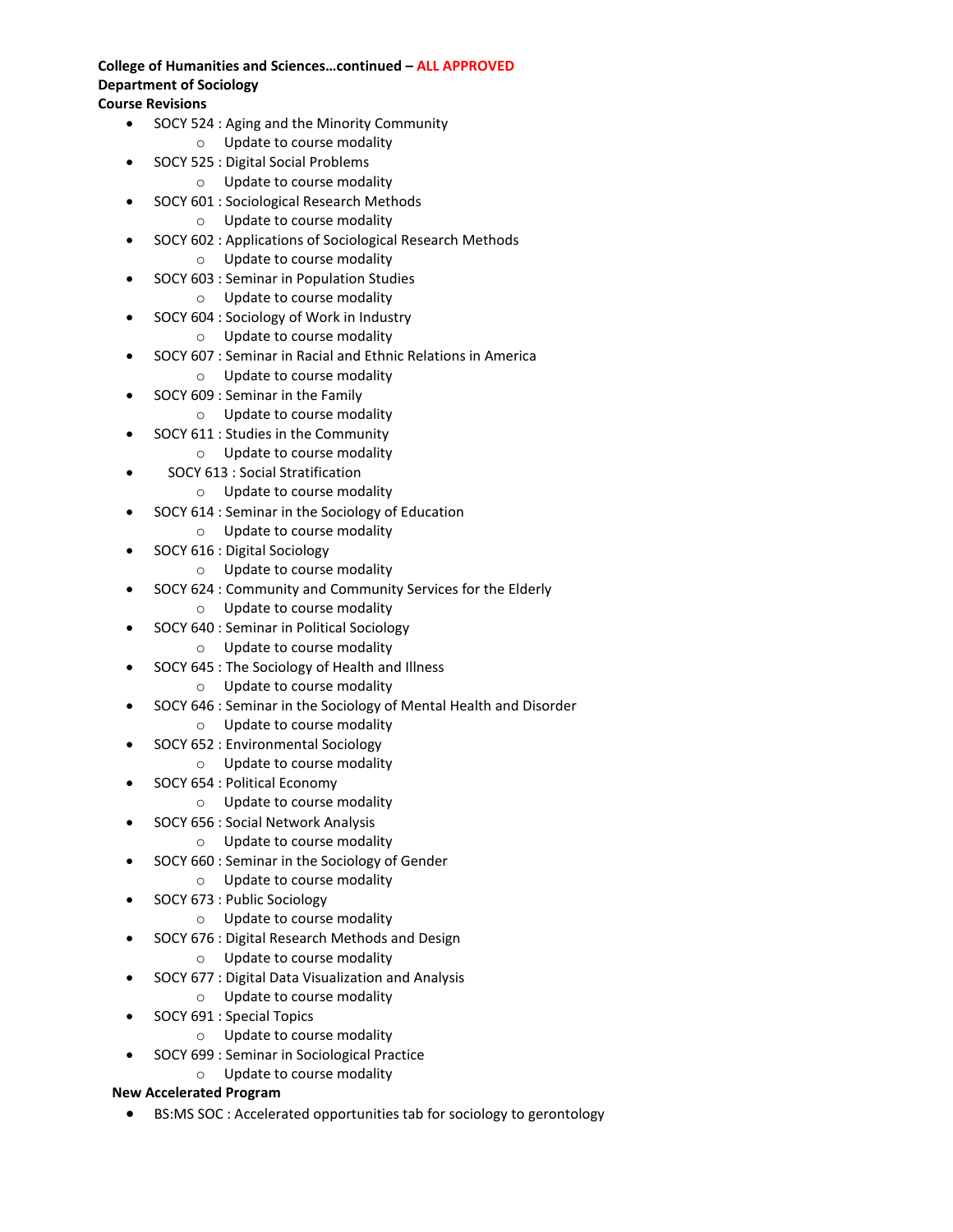## **College of Humanities and Sciences…continued – ALL APPROVED Department of Sociology**

## **Program Revisions**

- MS-SOC : Sociology, Master of Science (M.S.)
	- o Adding online modality and update to removing GRE
- MS-SOC-TS : Sociology, Master of Science (M.S.) with a concentration in digital sociology o Adding online modality and update to removing GRE

#### **Accelerated Program Revision**

- BS:MS SOC : Accelerated opportunities tab for sociology
	- o Update to the admissions language to include accelerated program language

#### **Department of Statistical Sciences and Operational Research Accelerated Program Revisions**

- BS:MS MAS:S : Accelerated opportunities tab for math sciences/operations research
	- o Update to the admissions language to include accelerated program language
- BS:MS MAS:S : Accelerated opportunities tab for math sciences/statistics
- o Update to the admissions language to include accelerated program language

#### **School of World Studies**

### **Accelerated Program Revisions**

- BA:MS FRL : Accelerated opportunities tab for French and business
	- o Update to the admissions language to include accelerated program language
- BA:MS FRL : Accelerated opportunities tab for German and business
	- o Update to the admissions language to include accelerated program language
- BA:MS FRL : Accelerated opportunities tab for Spanish and business
	- $\circ$  Update to the admissions language to include accelerated program language

#### **Office of Health Sciences – ALL APPROVED Health Sciences-Dean's Office**

### **Course Revisions**

- IPEC 510 : Interprofessional Communication and the Care Coordinator I o Update to course modality
- IPEC 515 : Interprofessional Communication and the Care Coordinator II
	- o Update to course modality

## **Office of the VP for Research – ALL APPROVED Center Clinical & Translational Research Program Revision**

- MS-CTS : Clinical and Translational Sciences, Master of Science (M.S.)
	- o Update to admissions requirements to allow internal and external applicants

## **School of the Arts – ALL APPROVED Department of Art History**

## **Accelerated Program Revision**

- BA:MA ARH : Accelerated opportunities tab for art history
	- o Update to the admissions language to include accelerated program language

### **Department of Fashion Design**

### **Accelerated Program Revision**

- BA:MS FDE : Accelerated opportunities tab for fashion and business
	- $\circ$  Update to the admissions language to include accelerated program language

#### **School of Business – ALL APPROVED Business-Deans Office Course Revisions**

- BRND 621 : Strategy and Design
	- o Update to course modality
- BRND 622 : Visual Storytelling
	- o Update to course modality
- BRND 625 : Comms Planning and UX
	- o Update to course modality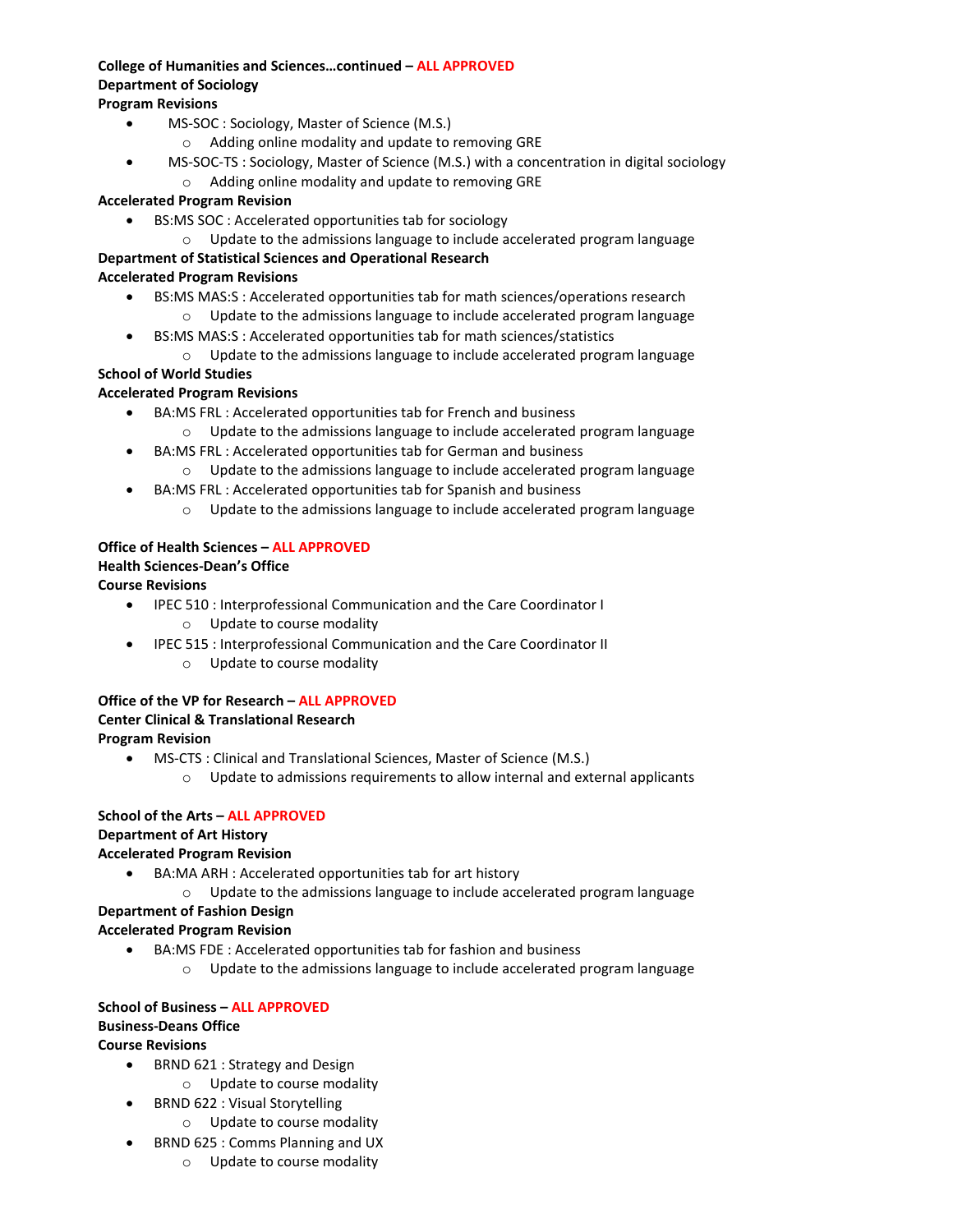#### **School of Business…continued – ALL APPROVED Business-Deans Office Course Revisions**

- BRND 629 : Strategic Thinking
	- o Update to course modality
- BRND 631 : Craft
	- o Update to course modality
	- BRND 635 : Creating Gravitational Pull
		- o Update to course modality
- BRND 639 : Cultural Impact: Advanced Account Planning
	- o Update to course modality
- BRND 648 : Innovation
	- o Update to course modality
- • BRND 651 : Creative Thinking
	- o Update to course modality
- BRND 659 : Brand Experiences
	- o Update to course modality
- BRND 664 : Persuasion
	- o Update to course modality
- BRND 670 : Creative Fusion
	- o Update to course modality
- BRND 677 : The Business of Branding
	- o Update to course modality
- BRND 696 : Advanced Portfolio
	- o Update to course modality

#### **Program Revisions**

- MS-BUS-KM : Business, Master of Science (M.S.) with a concentration in marketing management o Adding an additional elective to suggested list
- MS-BUS-RA : Business, Master of Science (M.S.) with a concentration in real estate
	- o Update to GMAT/GRE language
- MS-BUS-BGST : Business, Master of Science (M.S.) with a concentration in branding/strategy

#### **Department of Economics**

### **Course Revisions**

- ECON 642 : Panel and Nonlinear Methods in Econometrics
	- o Removal of course prerequisite
- ECON 501 : Introduction to Econometrics
	- o Update to course modality and prerequisite

#### **Program Revisions**

- MA-ECOM-FE : Economics, Master of Arts (M.A.) with a concentration in financial economics o Update to GMAT/GRE language
- MA-ECOM-HN : Economics, Master of Arts (M.A.) with a concentration in health economics
	- o Update to GMAT/GRE language
- MA-ECOM-ST : Economics, Master of Arts (M.A.) with a concentration in statistics o Update to GMAT/GRE language
	-
- MA-ECOM : Economics, Master of Arts (M.A.)
	- o Update to GMAT/GRE language

## **Department of Finance, Insurance & Real Estate**

### **Course Deletions**

- FIRE 533 : Insurance Education Institute for High School Teachers
- FIRE 625 : Group Insurance and Pension Planning
- FIRE 628 : Using GIS in Real Estate Decisions

- FIRE 615 : Foundations in Real Estate
	- o Update to course modality
- FIRE 626 : Risk Management
	- o Update to course modality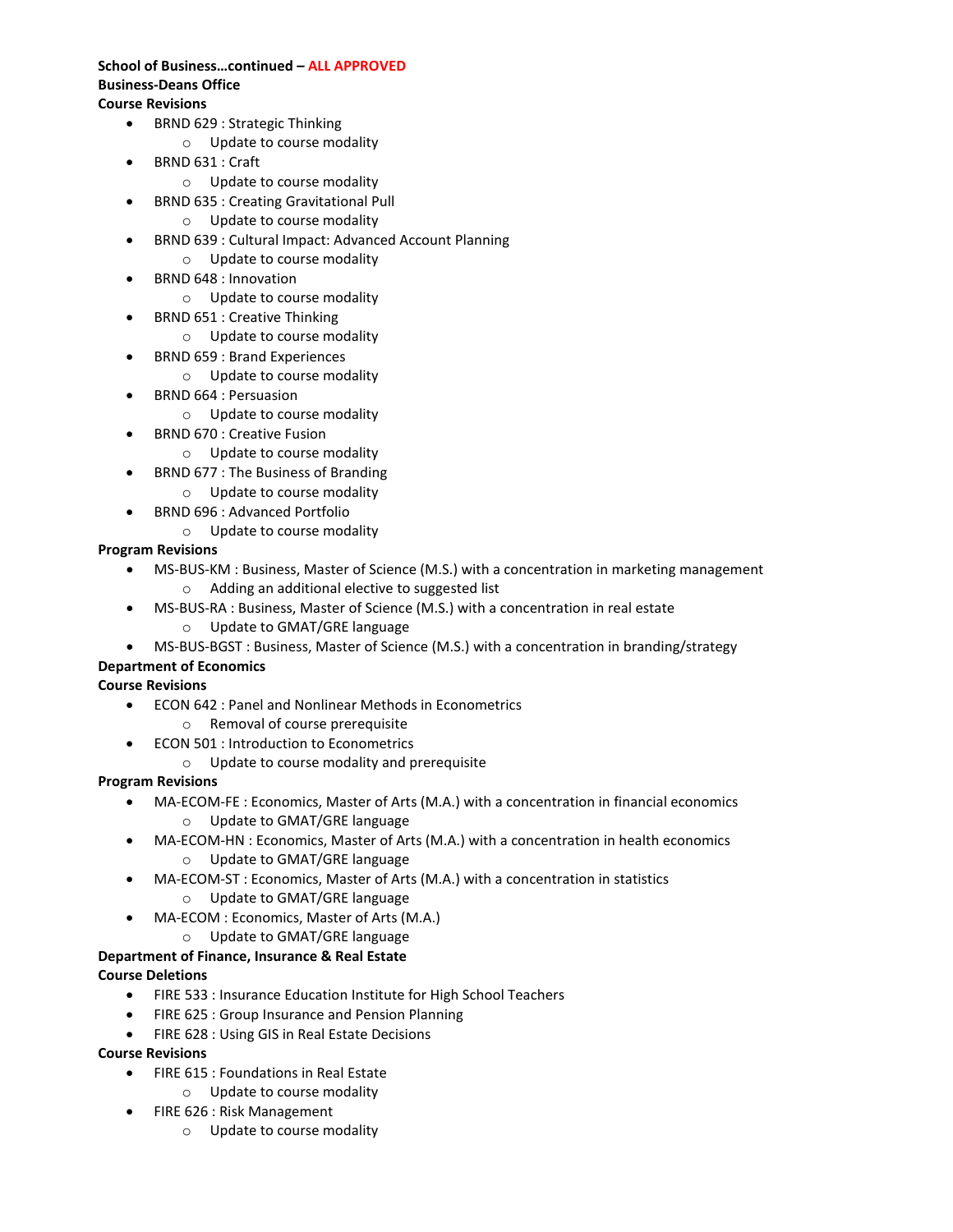### **School of Business…continued – ALL APPROVED Course Revisions**

### **Department of Finance, Insurance & Real Estate**

- FIRE 627 : Real Estate Development
	- o Update to course modality
- FIRE 630 : Real Estate Valuation
	- o Update to course modality
	- FIRE 658 : Real Estate Finance and Investments
	- o Update to course modality

#### **Accelerated Program Revision**

- BS:MS FIN : Accelerated opportunities tab for finance
- $\circ$  Update to the admissions language to include accelerated program language

## **Department of Information Systems**

### **Course Revisions**

- INFO 610 : Analysis and Design of Database Systems
	- o Update to course modality
- INFO 611 : Data Re-engineering
	- o Update to course modality
- INFO 614 : Data Mining
	- o Update to course modality
- INFO 616 : Data Warehousing
	- o Update to course modality
- INFO 617 : Text Analytics
	- o Update to course modality
- INFO 620 : Data Communications
	- o Update to course modality
- INFO 630 : Systems Development
	- o Update to course modality
- INFO 632 : Business Process Re-engineering
	- o Update to course modality
- INFO 635 : Ethical, Social and Legal Issues in Computer and Information Systems Security
	- o Update to course modality
- INFO 636 : Securing Cloud Infrastructure
	- o Update to course modality
- INFO 640 : Information Systems Management
	- o Update to course modality
- INFO 641 : Strategic Information Systems Planning
	- o Update to course modality
- INFO 642 : Decision Support and Intelligent Systems
	- o Update to course modality
- INFO 643 : Information Technology Project Management
	- o Update to course modality
- INFO 644 : Principles of Computer and Information Systems Security
	- o Update to course modality
- INFO 646 : Security Policy Formulation and Implementation
	- o Update to course modality
- INFO 658 : Securing the Internet of Things
	- o Update to course modality
- INFO 661 : Information Systems for Managers
	- o Update to course modality
- • INFO 664 : Information Systems for Business Intelligence
	- o Update to course modality

### **Accelerated Program Revision**

- BS:MS ISY : Accelerated opportunities tab for information systems
	- o Update to the admissions language to include accelerated program language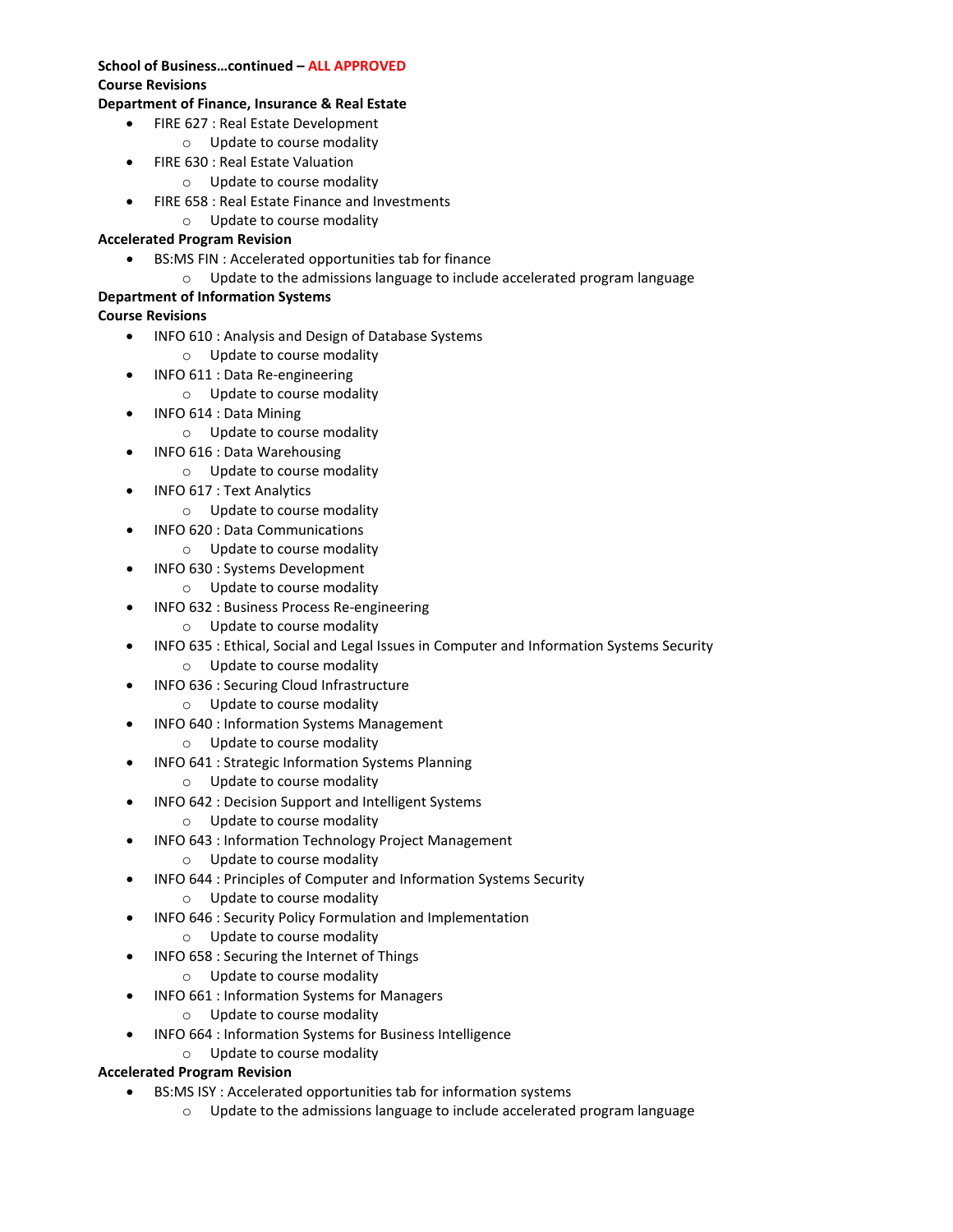#### **School of Business…continued – ALL APPROVED Department of Information Systems Program Revisions**

- MS-ISY-DSBS : Information Systems, Master of Science (M.S.) with a concentration in data science in business
	- o Adding online modality
- MS-ISY-IRSA : Information Systems, Master of Science (M.S.) with a concentration in information risk, security and assurance
	- o Adding online modality and update to GMAT/GRE language
- MS-ISY : Information Systems, Master of Science (M.S.)
	- o Adding online modality and update to GMAT/GRE language

## **Department of Management and Entrepreneurship**

## **Program Revisions**

- MBA-BAD-BU : Business Administration, Master of (M.B.A.) with a concentration in business analytics o Update to GMAT/GRE language
- MBA-BAD-CF : Business Administration, Master of (M.B.A.) with a concentration in corporate finance o Update to GMAT/GRE language
- MBA-BAD-EV : Business Administration, Master of (M.B.A.) with a concentration in entrepreneurship and innovation o Update to GMAT/GRE language
- MBA-BAD-GB : Business Administration, Master of (M.B.A.) with a concentration in global business
- MBA-BAD-HCMG : Business Administration, Master of (M.B.A.) with a concentration in health care management
- MBA-BAD-INRM : Business Administration, Master of (M.B.A.) with a concentration in information resources management
	- o Update to GMAT/GRE language
- • MBA-BAD-IV : Business Administration, Master of (M.B.A.) with a concentration in investments o Update to GMAT/GRE language
- MBA-BAD-RA : Business Administration, Master of (M.B.A.) with a concentration in real estate
	- o Update to GMAT/GRE language
- • MBA-BAD-SCMG : Business Administration, Master of (M.B.A.) with a concentration in supply chain management o Update to GMAT/GRE language
- MBA-BAD : Business Administration, Master of (M.B.A.)
	- o Update to GMAT/GRE language

## **Department of Supply Chain Management and Analytics**

- SCMA 524 : Statistical Fundamentals for Business Management
	- o Update to course modality
- SCMA 602 : Global Supply Chain Management
	- o Update to course modality
- SCMA 606 : Supply Chain Innovation
	- o Update to course modality
- SCMA 615 : Strategic Logistics Management
	- o Update to course modality
- SCMA 603 : SAP ERP and Supply Chain Management
	- o Update to course modality
- SCMA 632 : Statistical Analysis and Modeling
	- o Update to course modality
- SCMA 642 : Decision and Risk Analytics
	- o Update to course modality
- SCMA 643 : Applied Multivariate Methods
	- o Update to course modality
- SCMA 645 : Advanced Decision Analytics
	- o Update to course modality
- SCMA 648 : Business Data Analytics
	- o Update to course modality
- SCMA 669 : Developing and Implementing Forecasting Methods for Business
	- o Update to course modality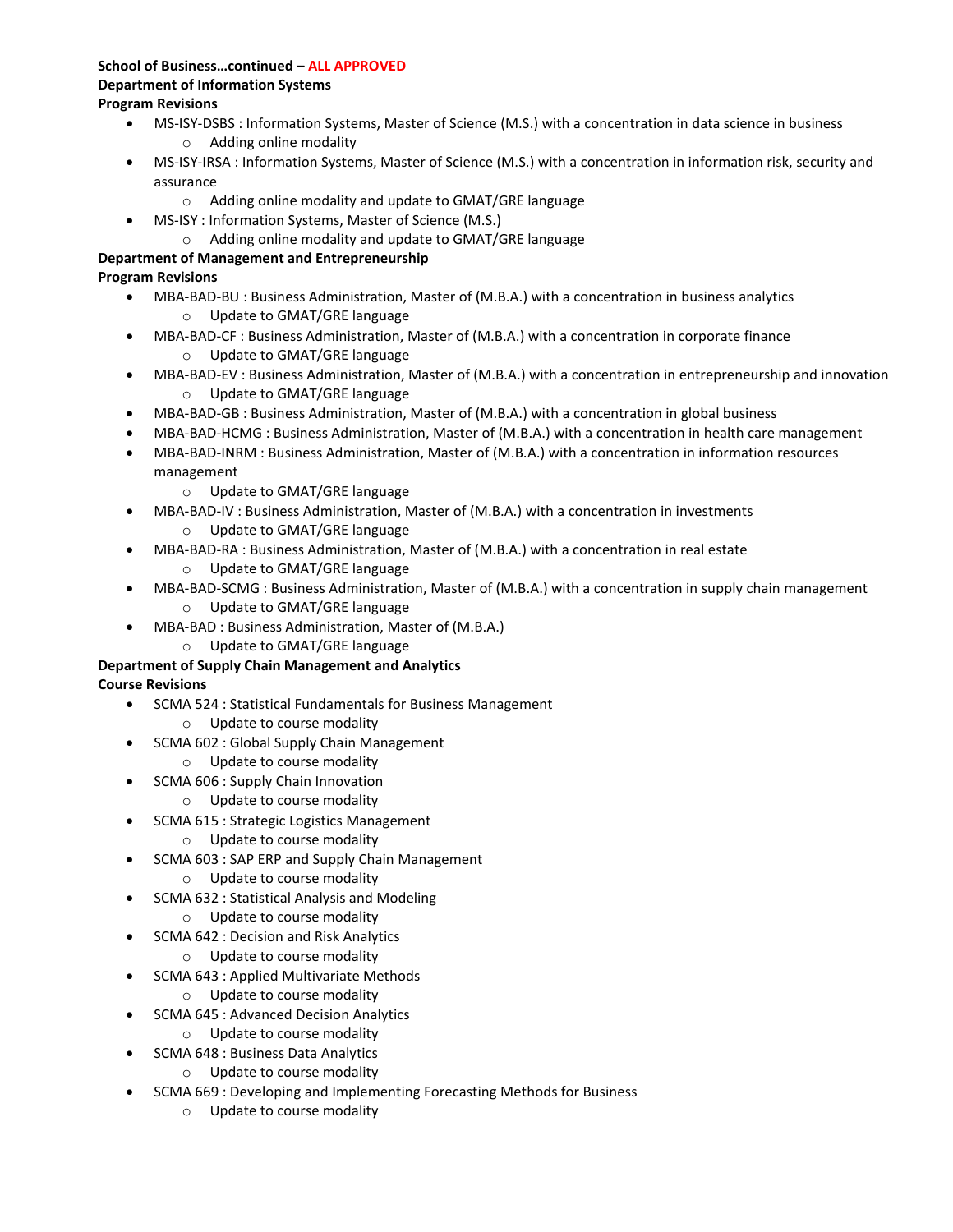### **School of Business…continued – ALL APPROVED**

### **Department of Supply Chain Management and Analytics Course Revisions**

- SCMA 675 : Operations Management
	- o Update to course modality
- SCMA 677 : Quality Management and Six Sigma
	- o Update to course modality

### **Program Revisions**

- MDA-DCA : Decision Analytics, Master of (M.D.A.)
	- o Adding online modality
- MSCM-SCM : Supply Chain Management, Master of (M.S.C.M.)
	- o Adding online modality

#### **Accelerated Program Revisions**

- BS:MDA BUS : Accelerated opportunities tab for SCMA and MDA
	- $\circ$  Update to the admissions language to include accelerated program language
- BS:MSCM BUS : Accelerated opportunities tab for SCMA and MSCM
	- o Update to the admissions language to include accelerated program language

### **School of Education – ALL APPROVED**

### **Education-Dean's Office**

### **Program Revisions**

- TEACH PREP GR : Extended Teacher Preparation Program
	- o Removal of the GRE
- PHD-EDP-CCCH : Education, Doctor of Philosophy (Ph.D.) with a concentration in curriculum, culture and change o Update to student learning outcomes
- PHD-EDP-CESN : Education, Doctor of Philosophy (Ph.D.) with a concentration in counselor education and supervision o Update to student learning outcomes
- PHD-EDP-EA : Education, Doctor of Philosophy (Ph.D.) with a concentration in art education
	- o Update to student learning outcomes
- PHD-EDP-EDPY : Education, Doctor of Philosophy (Ph.D.) with a concentration in educational psychology o Update to student learning outcomes
- PHD-EDP-EIPS : Education, Doctor of Philosophy (Ph.D.) with a concentration in educational leadership, policy and justice
	- o Update to student learning outcomes
- PHD-EDP-RHAE : Education, Doctor of Philosophy (Ph.D.) with a concentration in research, assessment and evaluation
	- o Update to student learning outcomes
- PHD-EDP-UL : Education, Doctor of Philosophy (Ph.D.) with a concentration in urban services leadership

#### o Update to student learning outcomes **Department of Counseling and Special Education**

- IDDS 604 : Interdisciplinary Studies in Developmental Disabilities: LEND Seminar I
	- o Update to course modality
- IDDS 605 : Interdisciplinary Studies in Developmental Disabilities: LEND Seminar II
	- o Update to course modality
- IDDS 672 : Practicum in Disability Leadership
	- o Update to course modality
- SEDP 531 : Educational Foundations for Collaboration and Universally Designed Learning
	- o Update to course modality
- SEDP 603 : Theories, Assessment and Practices in Literacy Development for Individuals with Exceptionalities o Update to course modality
- SEDP 611 : Secondary Education and Transition Planning
	- o Update to course modality
- SEDP 631 : Behavior Support of Individuals with Disabilities
	- o Update to course modality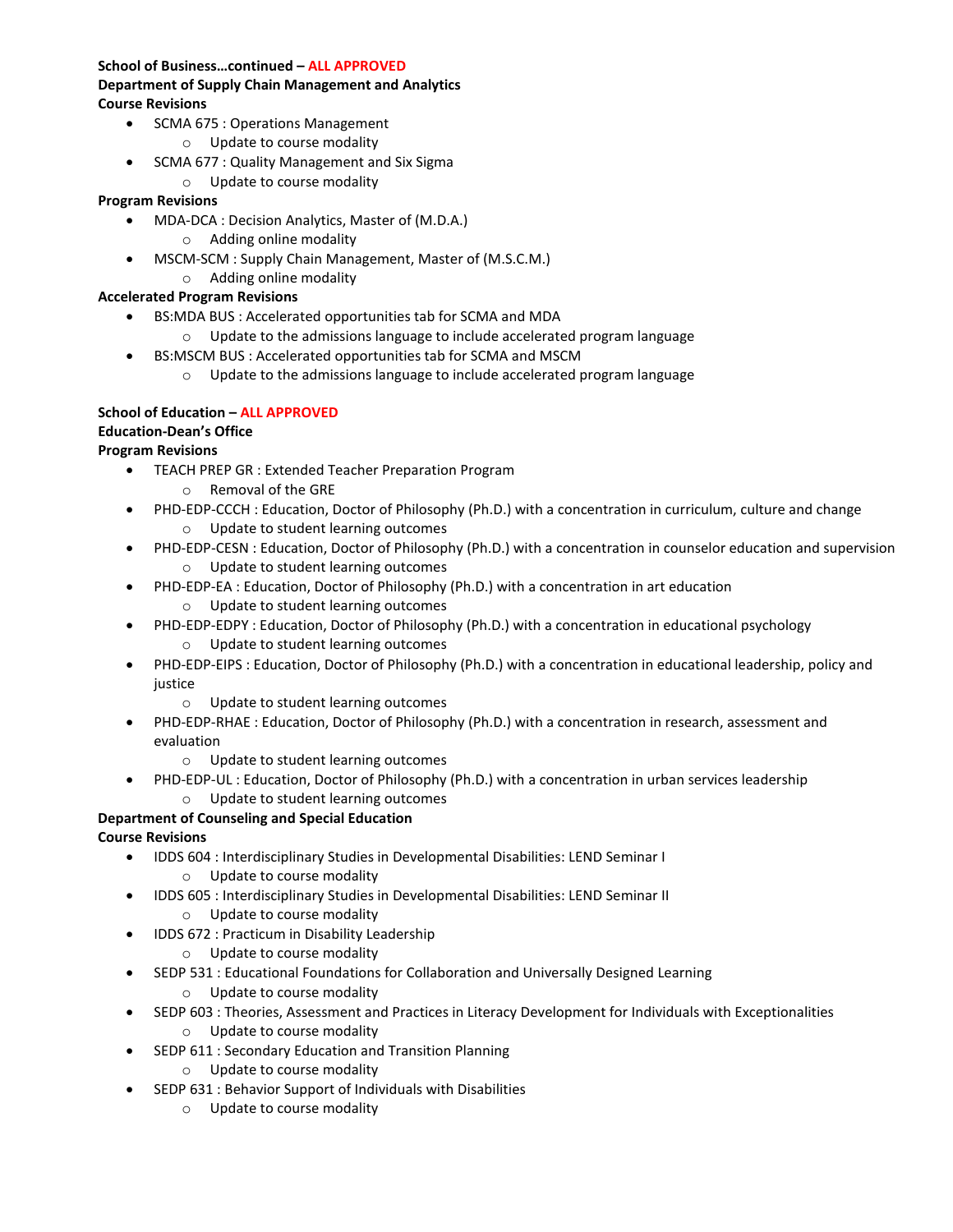### **School of Education…continued – ALL APPROVED Department of Counseling and Special Education Program Revisions**

- MED-COE-CCSA : Counselor Education, Master of Education (M.Ed.) with a concentration in college counseling and student affairs
	- o Update to Semester of Entry into Program
- MED-COE-SCHC : Counselor Education, Master of Education (M.Ed.) with a concentration in school counseling o Update to Semester of Entry into Program

### **Department of Educational Leadership**

### **Course Revisions**

- ADMS 611 : School Law
	- o Update to course modality
- ADMS 612 : Diversity in Higher Education
	- o Update to course modality
- ADMS 615 : Developmental Theories in Higher Education
	- o Update to course modality
- ADMS 616 : Higher Education Policy, Law and Finance
	- o Update to course modality
- ADMS 618 : Leadership for Educational Change and Improvement
	- o Update to course modality
- ADMS 619 : Higher Education Administration
	- o Update to course modality
- ADMS 622 : Understanding Diversity and Leading for Social Justice
	- o Update to course modality
- ADMS 625 : Leadership for Individualized Learning
	- o Update to course modality
- ADMS 627 : Enhancing and Supporting Instruction
	- o Update to course modality
- ADMS 630 : Understanding and Engaging School Communities
	- o Update to course modality
- ADMS 633 : Multiple Dimensions of Leadership
	- o Update to course modality
- ADMS 634 : College Environments
	- o Update to course modality
- ADMS 635 : Critical Issues in Urban Higher Education
	- o Update to course modality
- ADMS 636 : Crisis Leadership in Higher Education
	- o Update to course modality
- ADMS 637 : Special Mission Institutions
	- o Update to course modality
- ADMS 638 : Community Colleges
	- o Update to course modality
- ADMS 639 : Enrollment Management in Higher Education
	- o Update to course modality
- ADMS 640 : Human Resource and Fiscal Management
	- o Update to course modality
- ADMS 660 : Higher Education Internship
	- o Update to course description to include site-based requirements
- ADMS 670 : Administrative Internship I
	- o Update to course description to include site-based requirements
- ADMS 671 : Administrative Internship II
	- o Update to course description to include site-based requirements

### **Department of Educational Leadership**

- ADMS 675 : Administrative Internship III
	- o Update to course description to include site-based requirements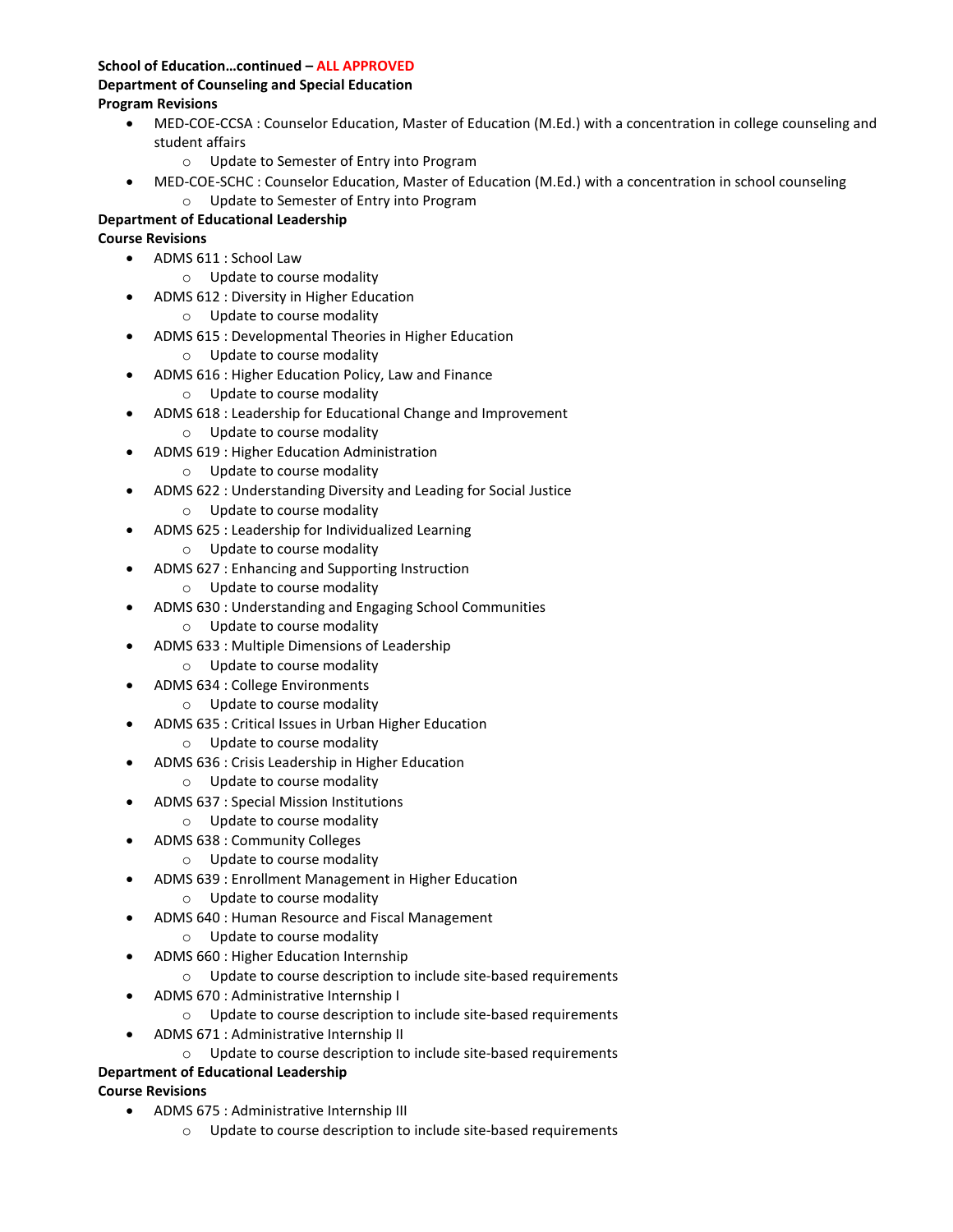#### **School of Education…continued – ALL APPROVED Department of Educational Leadership Course Revisions**

- EDLP 700 : Effective Learning Networks
	- o Update to course modality
- EDLP 702 : Understanding Self as Leader: Theory and Data Analysis
	- o Update to course modality
- EDLP 704 : Frameworks for Decision-making: Legal Perspectives o Update to course modality
- EDLP 705 : Frameworks for Decision-making: Ethical Perspectives
	- o Update to course modality
- EDLP 708 : Leadership Presence
	- o Update to course modality
- EDLP 709 : Equity and Leadership
	- o Update to course modality
	- EDLP 711 : Evidence-informed Perspectives on Practice I
		- o Update to course modality
- EDLP 712 : Planning for Sustainable Change I
	- o Update to course modality
- EDLP 713 : Evidence-informed Perspectives on Practice II
	- o Update to course modality
- EDLP 714 : Planning for Sustainable Change II
	- o Update to course modality
- EDLP 715 : Principles for Professional Writing I
	- o Update to course modality
- EDLP 716 : Principles for Professional Writing II
	- o Update to course modality
- EDLP 717 : Communicating Research Findings
	- o Update to course modality
- EDLP 790 : Capstone Development
	- o Update to course modality
- EDLP 798 : Capstone Plan Implementation
- o Update to course modality
- EDLP 799 : Capstone Completion
	- o Update to course modality

## **Department of Teaching and Learning**

- READ 600 : Analysis and Correction of Reading Problems
	- o Update to course modality
	- READ 605 : Organizing and Implementing Reading Programs
- READ 672 : Internship
	- o Update to course description to include site-based requirements
- READ 700 : Externship
	- o Update to course description to include site-based requirements
- • TEDU 551 : Foundations of Bilingual Education
	- o Update to course modality
- TEDU 552 : Methods for Teaching Multilingual Learners
	- o Update to course modality
- TEDU 562 : Reading Instruction in the Content Areas
	- o Update to course modality
- TEDU 566 : Diagnosis and Remediation in Reading
	- o Update to course modality
- TEDU 650 : Second Language Acquisition
	- o Update to course modality
- TEDU 675 : Internship in ESL
	- o Update to course modality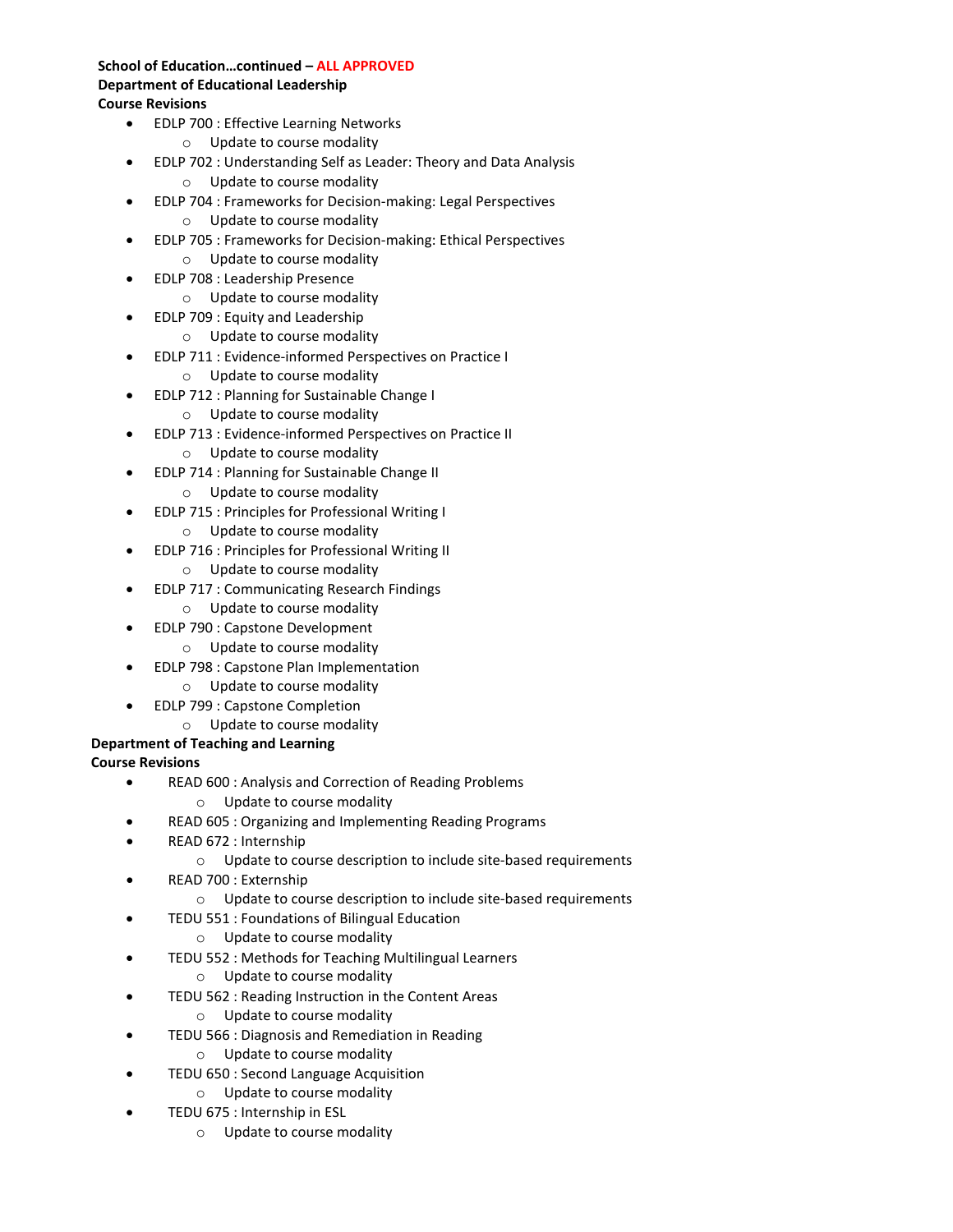#### **School of Education…continued – ALL APPROVED**

#### **Department of Teaching and Learning**

- TEDU 683 : ESL Assessment and Trends
	- o Update to course modality

## **Certificate Revisions**

- CPG-TEL : Teaching English to Speakers of Other Languages, Certificate in (Post-baccalaureate graduate certificate) o Adding online modality
	- CPM-RDS : Reading Specialist, Certificate in (Post-master's certificate)
		- o Adding online modality

## **Program Revisions**

- MT-TCH-EDEN : Teaching, Master of (M.T.) with a concentration in English education o Update to student learning outcomes and removal of the GRE
- MT-TCH-EDHS : Teaching, Master of (M.T.) with a concentration in history/social studies education
	- o Update to student learning outcomes and removal of the GRE
- MT-TCH-EDMA : Teaching, Master of (M.T.) with a concentration in mathematics education o Update to student learning outcomes and removal of the GRE
- MT-TCH-EDSC : Teaching, Master of (M.T.) with a concentration in science education
	- o Update to student learning outcomes and removal of the GRE

### **School of Medicine – ALL APPROVED**

### **Department of Family Medicine & Population Health Course Revision**

- EPID 580 : Public Health Ethics
	- o Update to course modality

## **Department of Microbiology**

## **Program Revision**

• MS-MIC : Microbiology and Immunology, Master of Science (M.S.) o Adding summer-entry to matriculation terms

#### **School of Nursing – ALL APPROVED Nursing-Dean's Office Course Revisions**

- NURS 512 : Foundations for Evidence-based Advanced Practice
	- o Update to course modality
- NURS 515 : Holistic Leadership in Health Care Delivery
	- o Update to course modality
- NURS 516 : Health Care Information Technology
	- o Update to course modality
- NURS 517 : Organizational Science Implications for Human and Material Resource Management
	- o Update to course modality
- NURS 593 : Project and Planned Change Management
	- o Update to course modality
- NURS 603 : Improvement Science and Outcomes Management
	- o Update to course modality
- NURS 604 : Applied Budgeting and Finance
	- o Update to course modality
- NURS 606 : Evaluating Evidence to Improve Health Outcomes
	- o Update to course modality
- NURS 607 : Epidemiology and Population Health
	- o Update to course modality
- NURS 610 : Health Information and Emerging Health Care Technologies
	- o Update to course modality
- NURS 621 : Leadership and Organizational Systems
	- o Update to course modality
- NURS 638 : Health Policy Leadership and Advocacy
- $\circ$  Update to course modality and restrict enrollment to graduate students in the program
- NURS 640 : Teamwork In Complex Clinical Situations
	- o Update to course modality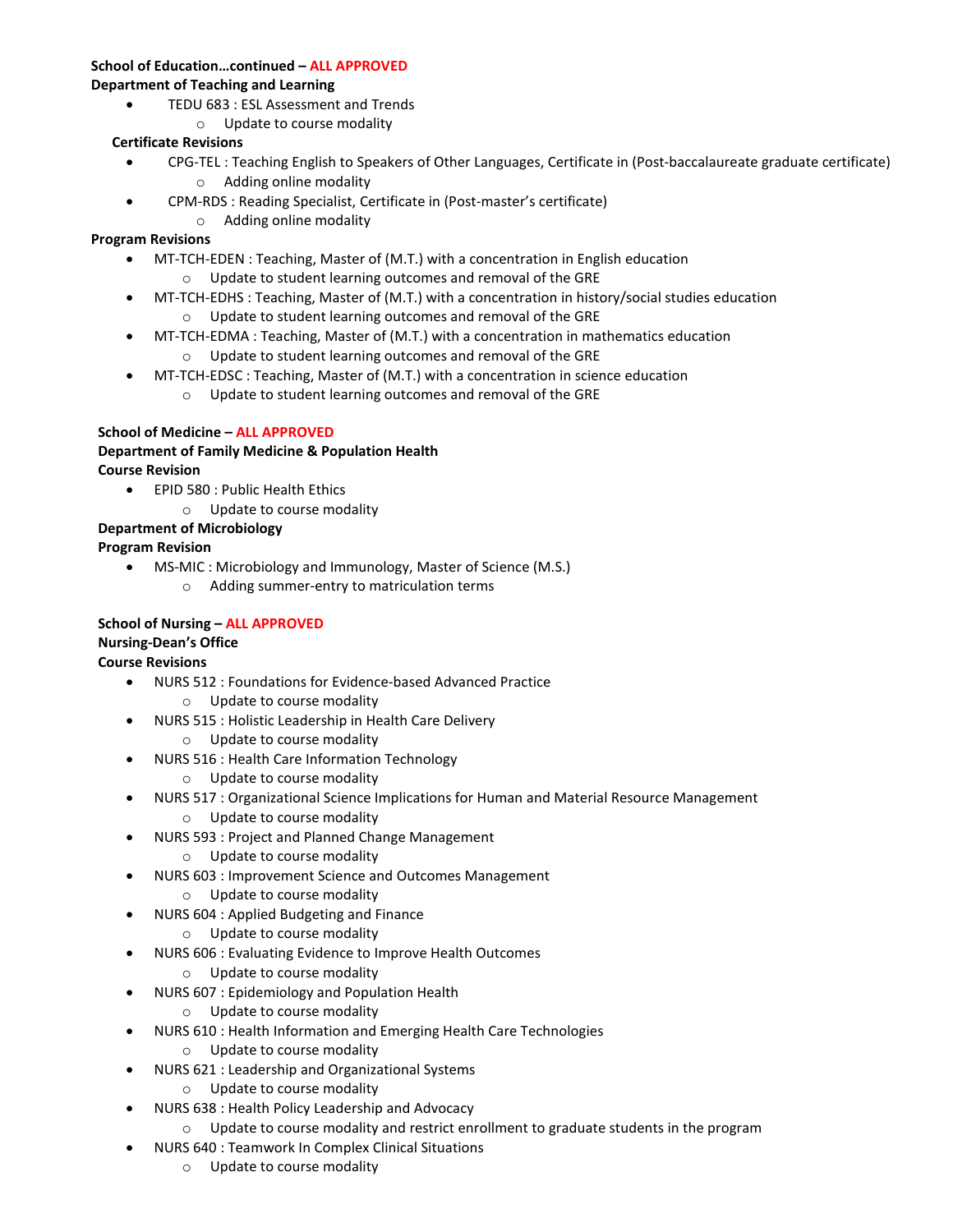## **School of Nursing…continued – ALL APPROVED Nursing-Dean's Office**

- **Course Revisions** 
	- NURS 664 : DNP Residency: Mentored Practicum
		- o Update to course modality
	- NURS 665 : DNP Project I: Proposal Development
		- o Update to course modality
	- NURS 700 : Scientific Integrity: Responsible Conduct of Research
		- $\circ$  Update to course modality and restrict enrollment to graduate students in the program
	- NURS 702 : Advanced Statistical Concepts for Nursing Research
		- o Update to course modality
	- NURS 703 : Philosophy of Human Sciences
		- o Update to course modality
	- NURS 704 : Analysis and Construction of Theory for Nursing Research
		- o Update to course modality
	- NURS 707 : Scholarly Writing
		- o Update to course modality
	- NURS 720 : Foundations of Biobehavioral Research
		- o Update to course modality
	- NURS 721 : Advanced Concepts in Biobehavioral Research
		- o Update to course modality
	- NURS 725 : Synthesis and Emerging Trends in Scientific Inquiry
		- o Update to course modality
	- NURS 731 : Foundations in Health Care Quality Research
		- o Update to course modality
	- NURS 732 : Advanced Concepts in Health Care Quality Research
		- o Update to course modality
	- NURS 770 : Quantitative Research
		- o Update to course modality
	- NURS 772 : Qualitative Research
		- o Update to course modality
	- NURS 797 : Practicum in Nursing Research
		- o Update to course modality
	- NURS 898 : Dissertation
		- o Update to course modality

### **Certificate Revisions**

- CPP-AGA : Adult-Gerontology Acute Care Nurse Practitioner, Certificate in (Post-professional certificate) o Update to admissions requirements
- CPP-FNP : Family Nurse Practitioner, Certificate in (Post-professional certificate)
	- o Update to admissions requirements
- CPP-PMH : Psychiatric Mental Health Nurse Practitioner, Certificate in (Post-professional certificate) o Update to admissions requirements

## **Department of Nurse Anesthesia**

### **Course Deletions**

- NRSA 601 : Principles and Practice of Nurse Anesthesia I
- NRSA 602 : Principles and Practice of Nurse Anesthesia II
- NRSA 603 : Principles and Practice of Nurse Anesthesia III
- NRSA 604 : Principles and Practice of Nurse Anesthesia IV
- NRSA 605 : Principles and Practice of Nurse Anesthesia V
- NRSA 606 : Principles and Practice of Nurse Anesthesia VI
- NRSA 611 : Advanced Physiological Concepts for the Nurse Anesthetist
- NRSA 620 : Advanced Health Assessment for Nurse Anesthetists I
- NRSA 621 : Advanced Health Assessment for Nurse Anesthetists II
- NRSA 622 : Clinical Practicum I-II
- NRSA 623 : Clinical Practicum I-II
- NRSA 624 : Clinical Practicum III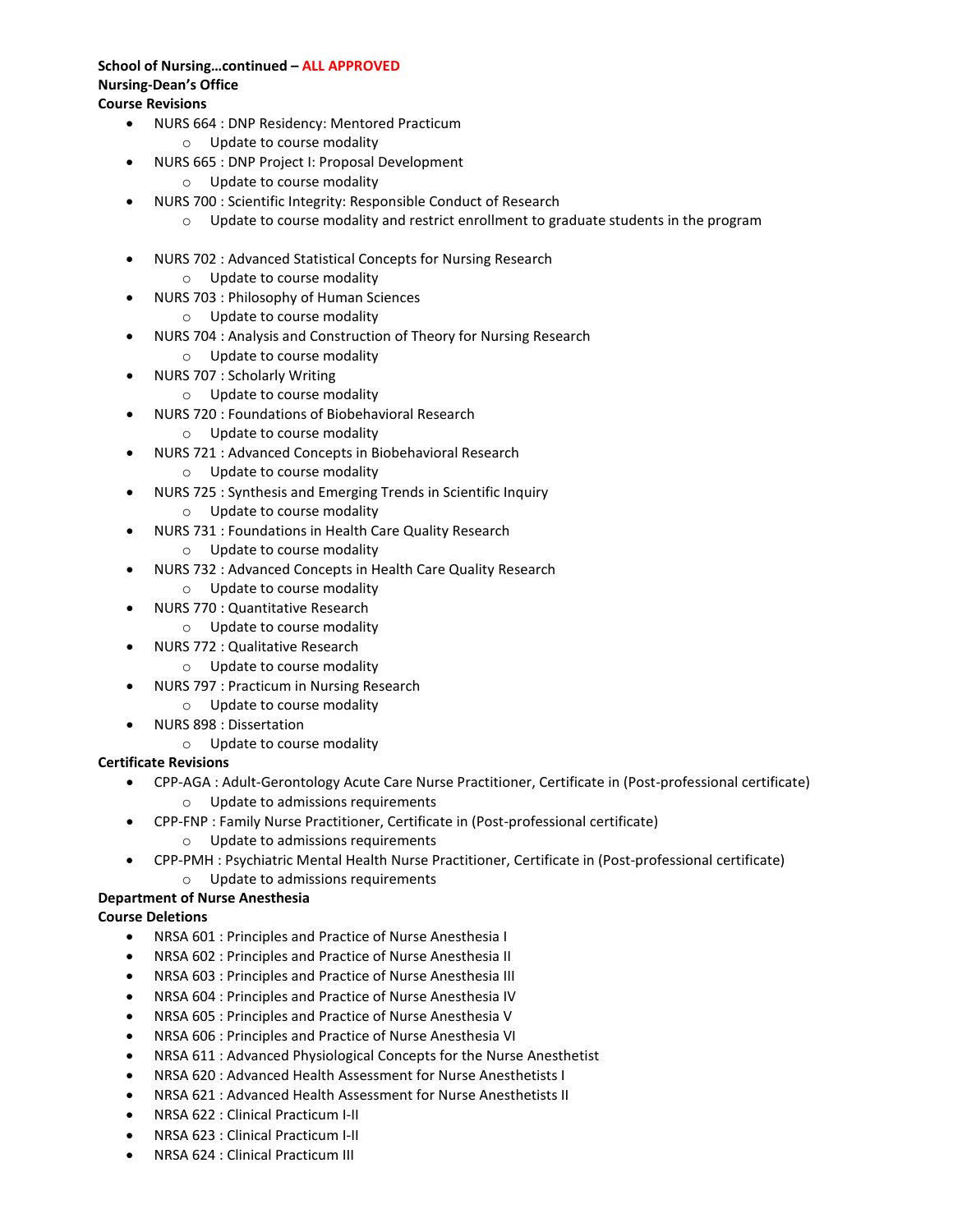#### **School of Nursing…continued – ALL APPROVED Department of Nurse Anesthesia Course Deletions**

- NRSA 625 : Clinical Practicum IV
- NRSA 626 : Clinical Practicum V
- NRSA 627 : Clinical Practicum VI
- NRSA 633 : Pathophysiology for Nurse Anesthetists
- NRSA 642 : Professional Aspects of Anesthesia Practice I
- NRSA 645 : Professional Aspects of Anesthesia Practice II
- NRSA 647 : Professional Aspects of Anesthesia Practice III
- NRSA 676 : Teaching Methodologies for the Nurse Anesthetist
- NRSA 683 : Research Methods in Nurse Anesthesia Practice
- NRSA 684 : Evidence-based Decision Making in Nurse Anesthesia

#### **School of Pharmacy – ALL APPROVED**

#### **Department of Pharmacotherapy & Outcomes Sciences Course Deletions**

- PHAR 651 : Medical Access and Care for Underserved Populations
- PHAR 661 : Institutional Pharmacy Management
- PHAR 662 : Leadership and Advocacy
- PHAR 674 : Advances in Community Pharmacy Practice and Therapeutics
- PHAR 678 : Women's Health: Pharmacotherapeutic Issues and Controversies
- PHAR 679 : Critical Care Pharmacotherapy
- PHAR 686 : Entrepreneurial Pharmacy and Independent Pharmacy Practice
- PHAR 687 : Introduction to Research in Pharmacy

#### **Program Revision**

- DPHA-PHA : Pharmacy, Doctor of (Pharm.D.)
	- o Update to required course number

## **School of Social Work – ALL APPROVED**

## **Social Work-Dean's Office**

#### **Program Revisions**

- • MSW-SLW-APPP : Social Work, Master of (M.S.W.) with a concentration in administration, planning and policy practice
	- o Update to admissions guidelines
- MSW-SLW-CK : Social Work, Master of (M.S.W.) with a concentration in clinical practice
	- o Update to admissions guidelines

### **VCU Life Sciences – APPROVED Center for Environmental Studies Accelerated Program Revision**

- BS:MENV ENS : Accelerated opportunities tab for environmental studies
	- Update to the admissions language to include accelerated program language

#### **Wilder School – ALL APPROVED**

#### **LDWilder-Dean's Office**

#### **Course Revisions**

- PPAD 721 : Survey of Applied Research Methods in Public Policy
	- o Update to course description
- PPAD 722 : Survey of Data Analysis Techniques in Public Policy
	- o Update to course description

#### **Accelerated Program Revision**

- BS:MS CRJ : Accelerated opportunities tab for criminal justice
	- o Update to the admissions language to include accelerated program language

#### **Certificate Revisions**

- CPG-GIS-X : Geographic Information Systems, Certificate in (Post-baccalaureate graduate certificate)
	- o Update to student learning outcomes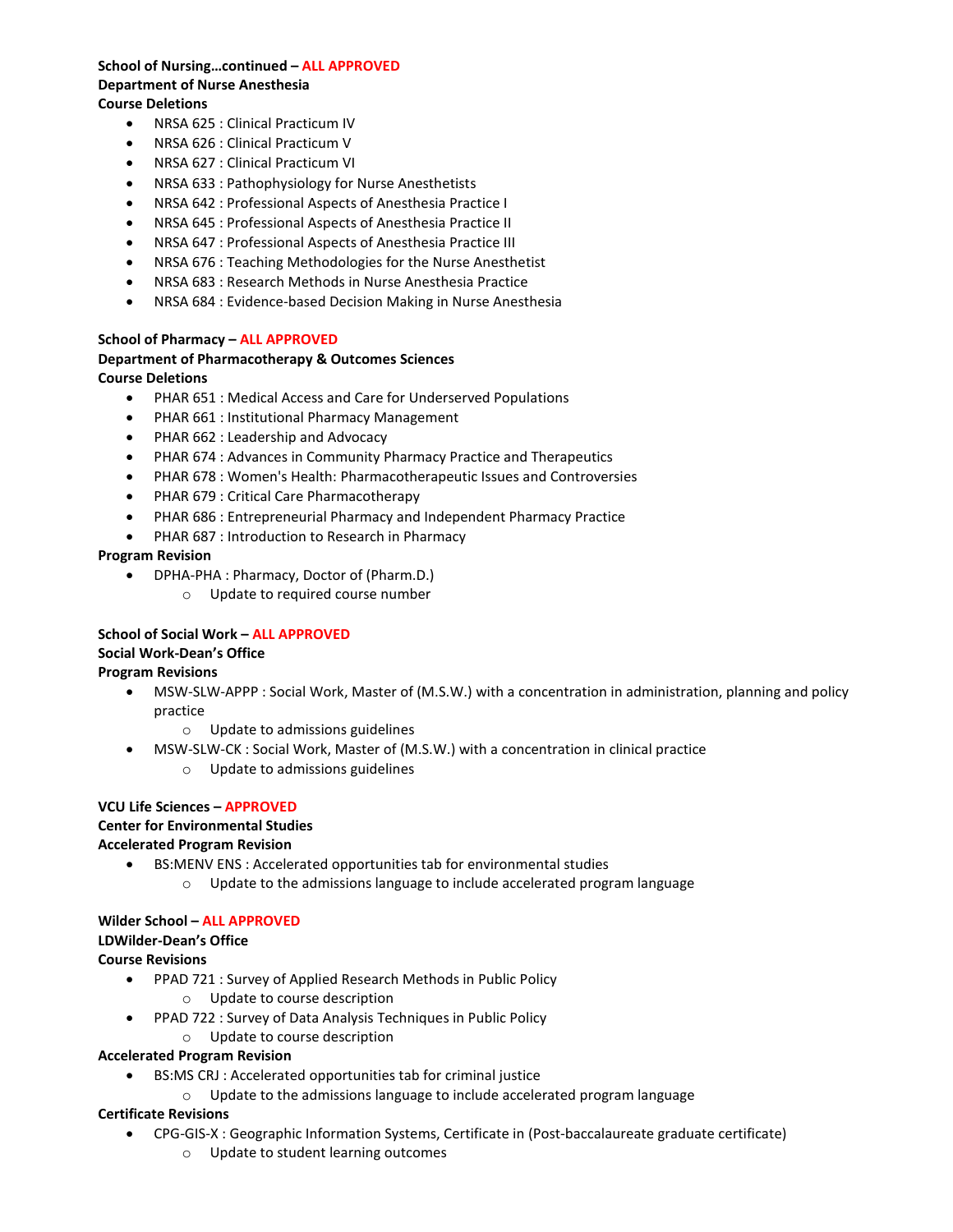- CPG-CRJ-X : Criminal Justice, Certificate in (Post-baccalaureate graduate certificate)
	- o Update to admissions application deadline
- • CPG-GVI-X : Gender Violence Intervention, Certificate in (Post-baccalaureate graduate certificate) o Update to admissions application deadline
- CPG-NMC-X : Nonprofit Management, Certificate in (Post-baccalaureate graduate certificate) o Update to admissions application deadline
- CPG-SUP : Sustainability Planning, Certificate in (Post-baccalaureate graduate certificate)
	- o Update to student learning outcomes
- CPG-URR-X : Urban Revitalization, Certificate in (Post-baccalaureate graduate certificate)
	- o Update to student learning outcomes

### **Program Revisions**

- MS-CRJ : Criminal Justice, Master of Science (M.S.)
	- o Update to admissions application deadline
	- MA-HSP-X : Homeland Security and Emergency Preparedness, Master of Arts (M.A.)
		- o Removal of the GRE and update GPA to 3.0
- MURP-URP-X : Urban and Regional Planning, Master of (M.U.R.P.)
	- o Update to student learning outcomes
- MURP-URP-XCR : Urban and Regional Planning, Master of (M.U.R.P.) with a concentration in community revitalization
	- o Update to student learning outcomes
- MURP-URP-XEP : Urban and Regional Planning, Master of (M.U.R.P.) with a concentration in environmental planning
- • PHD-PPA-CJPY : Public Policy and Administration, Doctor of Philosophy (Ph.D.) with a concentration in criminal justice policy
	- o Update to student learning outcomes and removal of the GRE
- PHD-PPA-PBAD : Public Policy and Administration, Doctor of Philosophy (Ph.D.) with a concentration in public administration
	- $\circ$  Update to student learning outcomes and removal of the GRE
- • PHD-PPA-PBPY : Public Policy and Administration, Doctor of Philosophy (Ph.D.) with a concentration in public policy
	- $\circ$  Update to student learning outcomes and removal of the GRE
- PHD-PPA-URPY : Public Policy and Administration, Doctor of Philosophy (Ph.D.) with a concentration in urban and regional policy
	- o Update to student learning outcomes and removal of the GRE
- • PHD-PPA-XX : Public Policy and Administration, Doctor of Philosophy (Ph.D.)
	- $\circ$  Update to student learning outcomes and removal of the GRE
- •

## **IV. Changes Approved by the Graduate School (Here as informational item.)**

None.

- IV. Old Business None.
- V. New Business None.